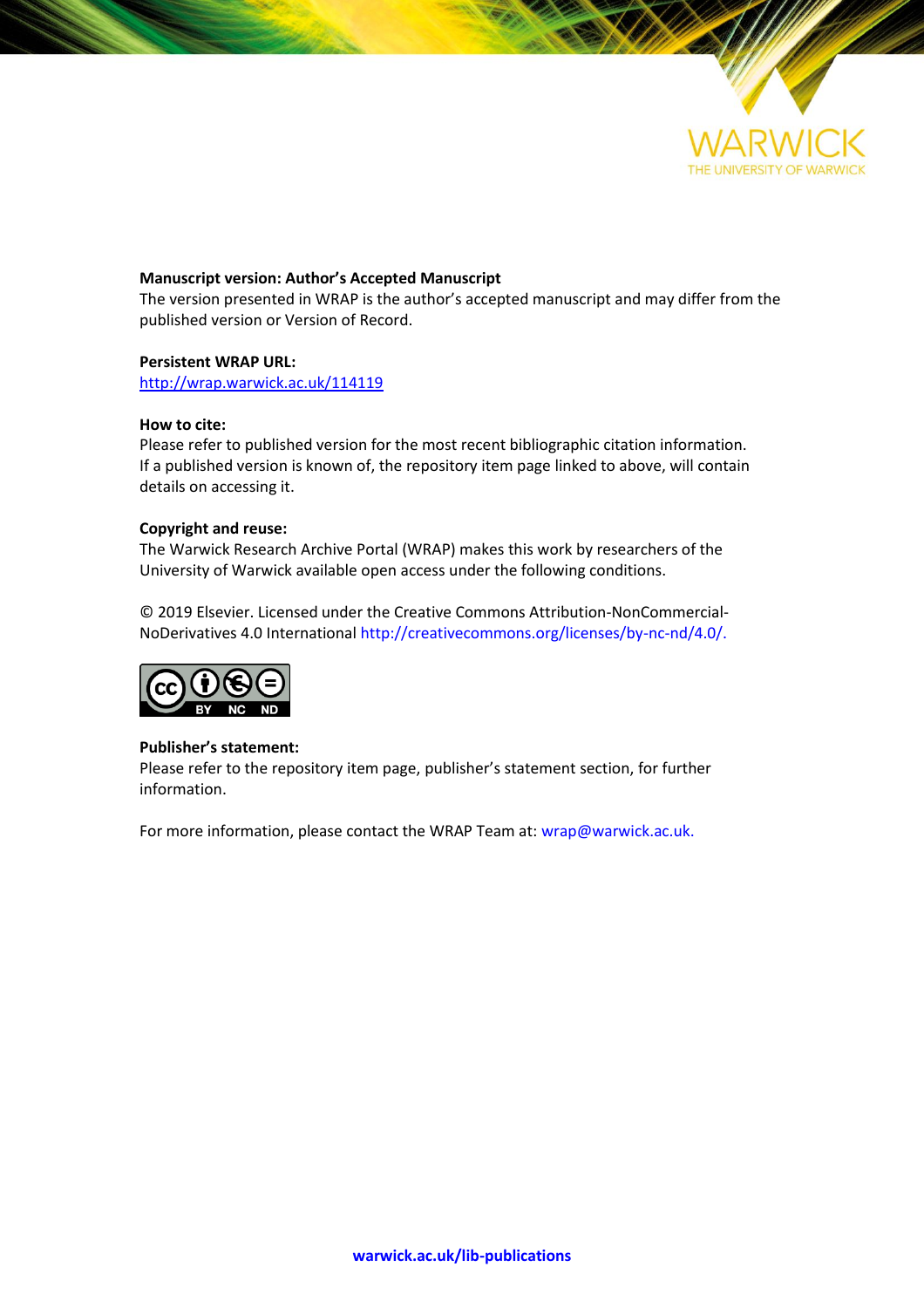# Animal Spirits in a Monetary Model

By ROGER E.A. FARMER AND KONSTANTIN PLATONOV<sup>\*</sup>

We integrate Keynesian economics with general equilibrium theory in a new way. We develop a simple graphical apparatus, the IS-LM-NAC framework, that can be used by policy makers to understand how policy affects the economy. A new element, the No-Arbitrage-Condition (NAC) curve, connects the interest rate to current and expected future values of the stock market and it explains how 'animal spirits' influence economic activity. Our framework provides a rich new approach to policy analysis that explains the short-run and long-run effects of policy.

In the lead-up to the 2008 financial crisis, a consensus developed among academic macroeconomists that the problem of macroeconomic stability had been solved. According to that consensus, the New-Keynesian dynamic stochastic general equilibrium (DSGE) model provides a good first approximation to the way that monetary policy influences output, inflation and unemployment. In its simplest form, the NK model has three equations; a dynamic IS curve, a policy equation that describes how the central bank sets the interest rate, and a New-Keynesian Phillips curve. In its more elaborate form, the New-Keynesian DSGE model is reflected in work that builds on the medium scale DSGE model of Frank Smets and Raf Wouters (2007).

The NK model evolved from post-war economic theory in which the Keynesian economics of the General Theory, (Keynes, 1936), was grafted onto the microeconomics of Walrasian general equilibrium theory (Walras, 1899). Paul Samuelson, in the third edition of his undergraduate textbook, (Samuelson, 1955), referred to this hybrid theory as the 'neoclassical synthesis'. According to the neoclassical synthesis, the economy is Keynesian in the short-run, when not all wages and prices have adjusted to clear markets; it is classical in the long-run, when all wages and prices have adjusted to clear markets and the demands and supplies for all goods and for labor are equal.<sup>1</sup>

The neoclassical synthesis is still the main framework taught in economics text-

<sup>∗</sup> Farmer: Department of Economics, University of Warwick, National Institute of Economic and Social Research and Department of Economics, UCLA, r.farmer.1@warwick.ac.uk. Platonov: Department of Economics, UCLA, kplatonov@ucla.edu. We would like to thank Gauti Eggertsson and Stephanie Schmitt-Grohé for their discussion of our work. We also thank participants at the Conference in Honor of Michael Woodford's Contributions to Economics, participants at the Royal Economic Society Conference in 2018, participants at the 2017 Bank of England conference "The Applications of Behavioural Economics and Multiple Equilibrium Models to Macroeconomic Policy" and participants at the UCLA macro and international finance workshops. We have both benefited from conversations with Giovanni Nicolò.

<sup>&</sup>lt;sup>1</sup>This characterization of the history of thought is drawn from Farmer (2010a) and elaborated on in Farmer (2016a).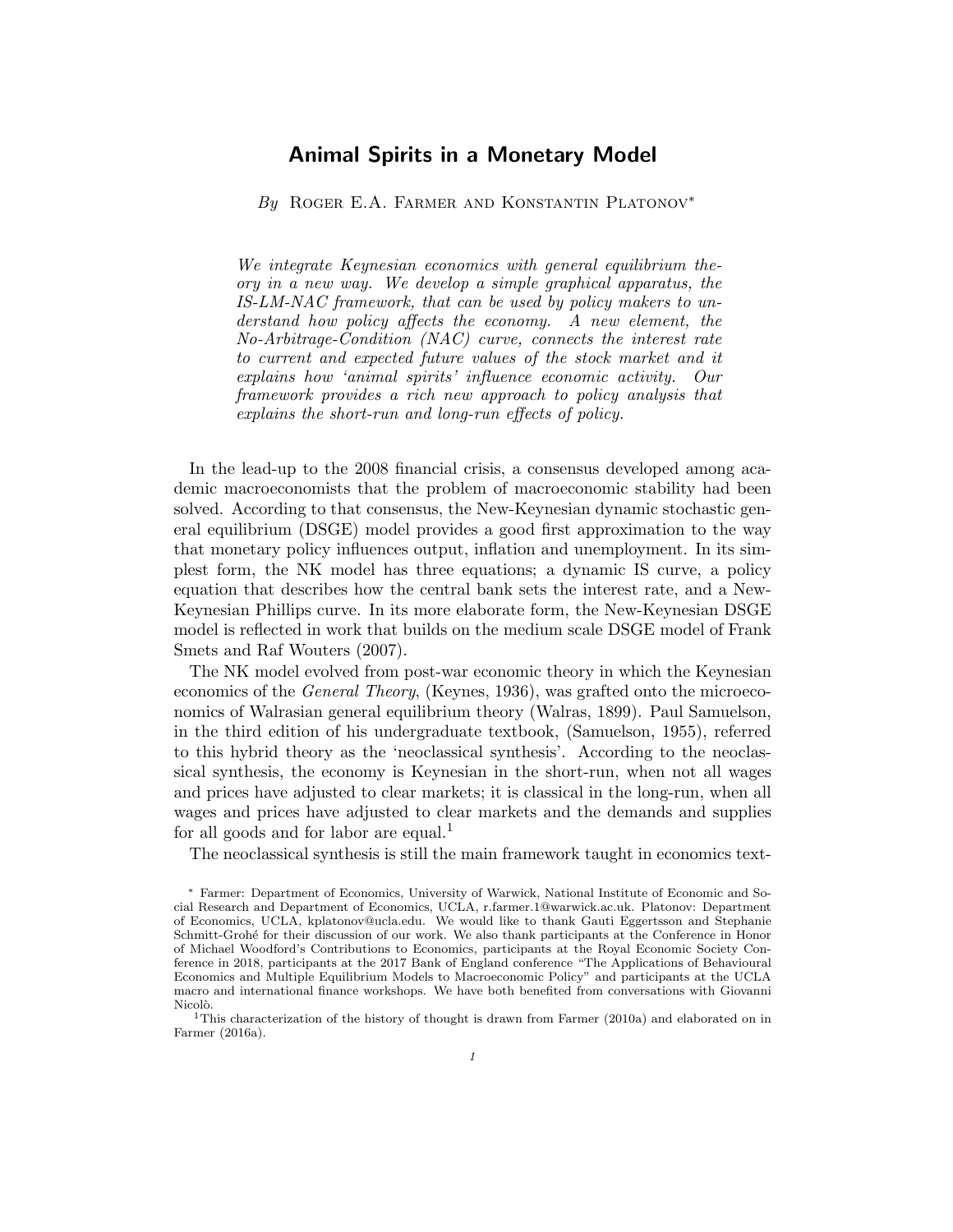books, and, in the form of 'dynamic IS-LM analysis', it is used by policy makers to frame the way they think about the influence of changes in fiscal and monetary policy on economic activity.<sup>2</sup> This paper proposes an alternative framework. Building on work by Roger Farmer (2010b) we integrate Keynesian economics with general equilibrium theory in a new way to demonstrate that low-income high-unemployment inefficient equilibria may be sustained in the long run. Our work displays two main differences from the New Keynesian model.

First, the steady state equilibria of our model display dynamic indeterminacy. For every steady state equilibrium, there are multiple dynamic paths, all of which converge to the same steady state. We use that property to explain how changes in the money supply may be associated with immediate changes in real economic activity without invoking artificial barriers to price change. Prices in our model are set one period in advance, but there are no explicit costs of price adjustment.<sup>3</sup>

Second, our model displays steady state indeterminacy. We adopt a labor search model in which the presence of externalities generates multiple steady state equilibria. Unlike classical search models we do not close the model by assuming that firms and workers bargain over the wage.<sup>4</sup> Instead, as in Farmer (2010b; 2012a; 2016a), firms and workers take wages and prices as given and employment is determined by aggregate demand. We use that feature to explain why unemployment is highly persistent in the data. Persistent unemployment, in our model, represents potentially permanent deviations of the market equilibrium from the social optimum.<sup>5</sup>

To close our model, we assume that equilibrium is selected by 'animal spirits' and we model that idea with a belief function as in Farmer (1999, 2002, 2012c). We treat the belief function as a fundamental with the same methodological status as preferences and endowments and we study the implications of that assumption for the ability of monetary policy to influence inflation, output and unemployment. Although we use a stylized calibration of our model to generate impulse response graphs, this paper is not a serious piece of data analysis: Our contribution is to

<sup>4</sup>By classical search models, we mean the literature that builds on work by Peter Diamond, (1982), Dale Mortensen, (1970), and Chris Pissarides (1976).

<sup>5</sup>King et al. (1991); Beyer and Farmer (2007); Farmer (2012b) and Farmer (2015) find evidence of a unit root in the U.S. unemployment rate. Sticky-price models with a unique determinate steadystate equilibrium have difficulty generating enough persistence to understand this fact, as do uniqueequilibrium models of the monetary transmission mechanism that assume sticky information (Mankiw and Reis, 2007) or rational inattention, (Sims, 2003). Our approach generates permanent equilibrium movements in the unemployment rate that are consistent with a unit root, or near unit root, in U.S. unemployment data and is complimentary to theories that explicitly model small costs of price change. Olivier Blanchard and Lawrence Summers (1986; 1987) attribute persistent unemployment to models that display hysteresis. Our model has that feature, but for different reasons than the explanation given by Blanchard and Summers. For a recent survey that explains the evolution of models of dynamic and steady state indeterminacy, see Farmer (2016b).

 $2$ See, for example, Mankiw  $(2015)$ .

<sup>&</sup>lt;sup>3</sup>For earlier papers that invoke that idea see Farmer and Woodford (1997), Farmer (1991, 1999, 2002, 2000), Matheny (1998), and Benhabib and Farmer (2000). Although we do not explicitly adopt the assumptions of menu costs (Mankiw, 1985) or price rigidity (Christiano et al., 2005; Smets and Wouters, 2007), these are both possible explanations for agents in our model to select an equilibrium in which prices are predetermined.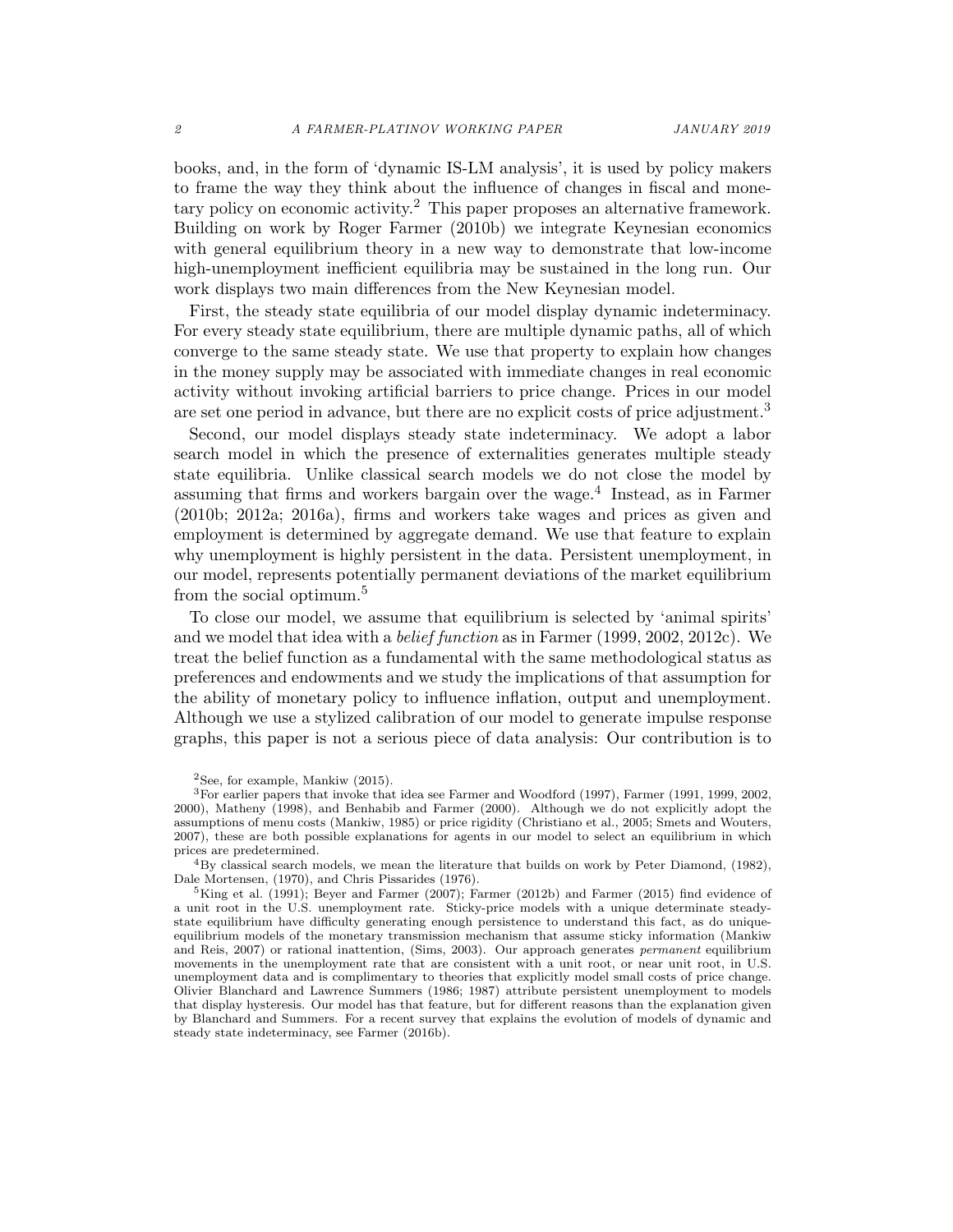introduce a new pedagogical tool, the IS-LM-NAC model, and to illustrate the use of that tool with a series of policy exercises. We refer the reader to Farmer and Nicolò (2018), "Keynesian economics without the Phillips curve", for an empirical application of our framework.

There have been many attempts to build micro-foundations to the IS-LM model. The most popular is the dominant New-Keynesian model that appears in modern graduate textbooks (Gal´ı, 2008; Woodford, 2003). Bilbiie (2008, 2019) and Dong et al. (2016) use credit market imperfections to generate Keynesian results from micro foundations and a micro-founded approach that stresses financial market imperfections has found its way into the undergraduate curriculum in the UK with the influential textbook by Carlin and Soskice (2014). Our main difference from these approaches is the ability of our model to generate deviations of the unemployment rate from the social optimum that can persist forever in the absence of monetary or fiscal policy intervention.

The supply side of our model was developed in, Farmer (2012a); ? and in Farmer (2016a) where Farmer refers to a model closed by beliefs, as a "Keynesian search model" to distinguish it from the classical approach to search theory (Diamond, 1982; Mortensen, 1970; Pissarides, 1984). Keynesian search theory replaces the classical assumption that the bargaining weight is a parameter with the alternative assumption that the unemployment rate is demand determined.

The current paper builds on the Keynesian search approach by including the real value of money balances in the utility function to capture the function of money as a means of exchange. The addition of money leads to genuinely new results from the real model in Farmer's previous work. For example, we show that, under some specifications of beliefs, money may be non-neutral. An unanticipated shock to the money supply may have a permanent effect on the unemployment rate through its influence on beliefs about the real value of future wealth.

## I. The Model

We construct a two-period overlapping generations model. In every period there are two generations of representative households; the young and the old.<sup>6</sup> The young inelastically supply one unit of labor, but, due to search frictions, a fraction of young individuals remain unemployed in any given period. We assume that there is perfect insurance within the household and that labor income is split between current consumption, interest bearing assets, and money balances.

Households hold money, physical capital and financial assets in the form of government bonds. Money is dominated in rate-of-return and is held for transaction purposes. We model this by assuming that real money balances yield utility as in Patinkin (1956). The old generation receives interest on capital and bonds and they sell assets to the young generation. We close the markets for physical capital

 $6$ The restriction to two-period lives is made for expository purposes only. In Appendix A we develop a long-lived version of our approach using the Blanchard (1985) perpetual youth model.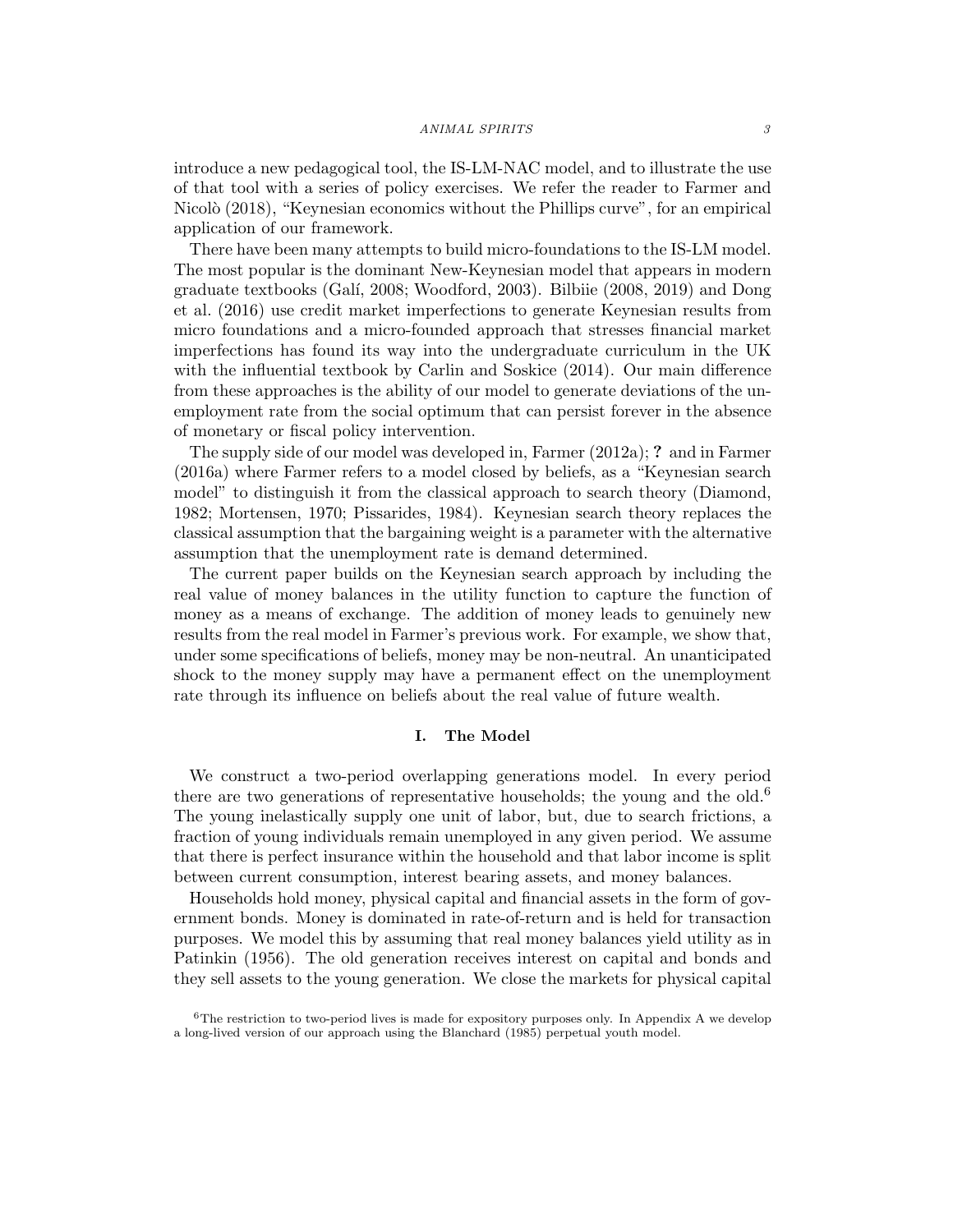and labor by assuming that there is one unit of non-reproducible capital and that the labor-force participation rate is constant and equal to one. We also assume that government bonds are in zero net supply.

There is a single good produced by a continuum of competitive firms. Firms rent capital from old generation individuals and hire young generation individuals. Hiring labor is subject to search frictions. Firms take prices and wages as given and they allocate a fraction of labor to recruiting. We assume that every worker allocated to recruiting can hire q new workers, where  $q$  is taken as given by firms but determined in equilibrium by the search technology. Every worker allocated to recruiting is one less worker allocated to production.

Search in the labor market generates multiple equilibria. To select equilibrium, we assume that economic agents form beliefs about the real value of their financial wealth using a belief function that is a primitive of our model. Our Keynesian search approach differs from the more usual assumption in the classical labor search literature where the equilibrium is pinned down by Nash bargaining over the real wage.<sup>7</sup>

To make our model transparent, we consider only permanent unanticipated shocks to beliefs. There is no uncertainty regarding other fundamentals of the economy.

Our model provides a microfoundation for the textbook Keynesian cross, in which the equilibrium level of output is determined by aggregate demand. Our labor market structure explains why firms are willing to produce any quantity of goods demanded, and our assumption that beliefs are fundamental determines aggregate demand. In our model, beliefs select an equilibrium and in that equilibrium, the unemployment rate may differ permanently from the social planning optimum.

### II. Aggregate Supply

There is a unit continuum of competitive firms. We represent the capital and labor employed and output produced by each individual firm with the symbols  $K_t$ ,  $L_t$ , and  $Y_t$ .<sup>8</sup> To refer to aggregate labor and aggregate output we use the symbols  $\bar{L}_t$  and  $\bar{Y}_t$ . The variables  $K_t$ ,  $L_t$ , and  $Y_t$  are indexed by  $j \in [0, 1]$  where

$$
\bar{K}_t = \int_j K_t(j)dj, \quad \bar{L}_t = \int_j L_t(j)dj, \quad \bar{Y}_t = \int_j Y_t(j)dj.
$$

Since all firms face the same prices and will make the same decisions, it will always be true that  $K_t(j) = K_t$ ,  $L_t(j) = L_t$  and  $Y_t(j) = Y_t$ , hence, we will dispense with the subscript  $j$  in the remainder of our exposition.

All workers work only in the first period of their life. A firm puts forward a

<sup>7</sup>Farmer (2016a, Chapter 7) distinguishes Keynesian search models, where employment is determined by aggregate demand, from classical search models, where employment is determined by Nash bargaining.  $8$ The model developed in this section is drawn from Farmer (2012a).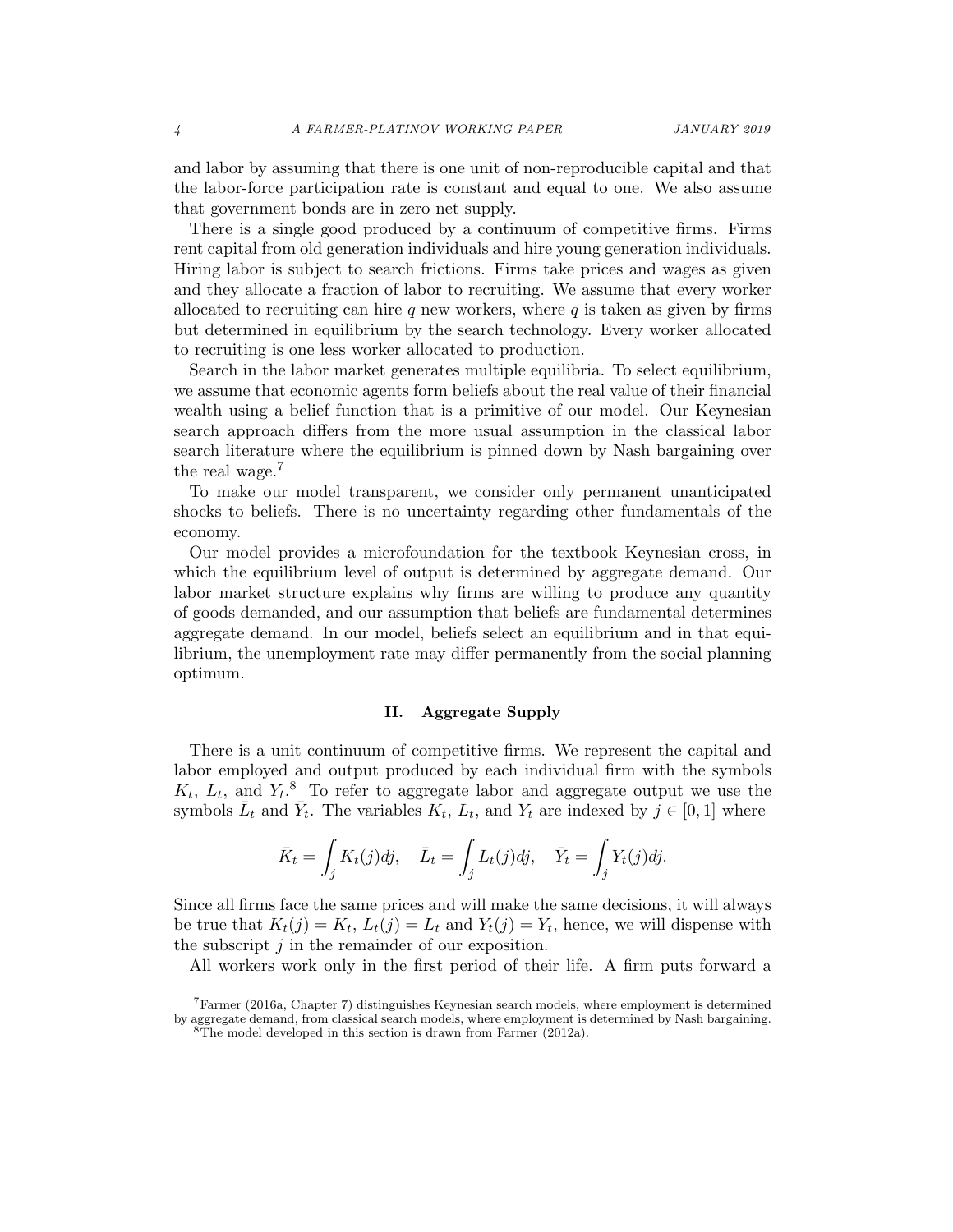production plan in which it proposes to allocate  $X_t$  workers to production and  $V_t$ workers to recruiting where

$$
L_t = X_t + V_t.
$$

Output is given by the expression

$$
Y_t = K_t^{\alpha} X_t^{1-\alpha},
$$

and the total number of workers employed at the firm is equal to

$$
(1) \t\t\t L_t = q_t V_t,
$$

where the firm takes  $q_t$  as given. Putting these pieces together, we may express the output of the firm as

(2) 
$$
Y_t = K_t^{\alpha} \left[ \left( 1 - \frac{1}{q_t} \right) L_t \right]^{1-\alpha}
$$

Firms maximize profit,

 $P_tY_t - R_tK_t - W_tL_t,$ 

.

by choosing how much capital and labor to hire. Here  $P_t$  is the money price of goods,  $R_t$  is the money rental rate of capital and  $W_t$  is the money wage. Perfect competition implies that factors earn their marginal products and profit is equal to zero.

(3) 
$$
(1 - \alpha) \frac{Y_t}{L_t} = \frac{W_t}{P_t} \text{ and } \alpha \frac{Y_t}{K_t} = \frac{R_t}{P_t}.
$$

Notice that equation (2) looks like a classical production function with one exception. The variable,  $q_t$ , which represents labor market tightness, influences total factor productivity. One may show that  $q_t$  is greater than 1 in equilibrium. A low value of  $q_t$  corresponds to a tight labor market in which firms must devote a large amount of resources to recruiting and in which productivity is low. A high value of  $q_t$  corresponds to a loose labor market in which firms may devote a small amount of resources to recruiting and in which productivity is high.

At the aggregate level, we assume the existence of a matching technology that determines aggregate employment  $\bar{L}_t$  as a function of aggregate resources devoted to recruiting,  $\overline{V}_t$ , and the aggregate number of unemployed searching workers,  $\overline{U}_t$ . This function is given by,

(4) 
$$
\bar{L}_t = m(\bar{V}_t, \bar{U}_t) \equiv (\Gamma \bar{V}_t)^{1/2},
$$

where  $\bar{U}_t = 1$  because workers are fired every period and the number of searching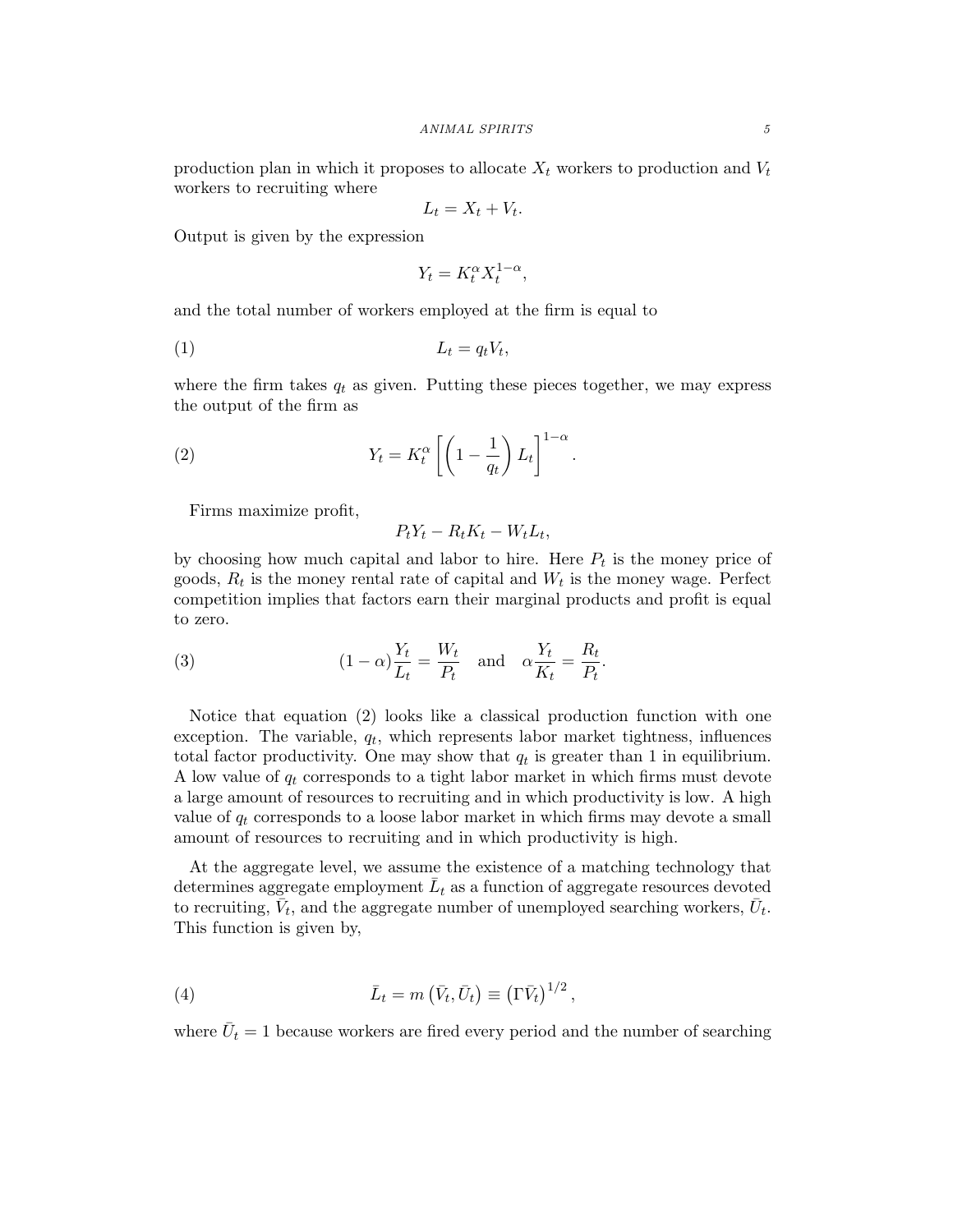workers is equal to 1 at the beginning of every period.<sup>9</sup> Because the economy is endowed with one unit of labor, the end-of-period unemployment rate can be defined as

$$
U_t = 1 - \bar{L}_t.
$$

The parameter  $\Gamma$  in the matching function determines the efficiency of the matching technology. In a symmetric equilibrium where  $L_t = \bar{L}_t$ , we may combine equations (1), (2) and (4) to find an expression for  $Y_t$  in terms of  $L_t$  and  $\bar{L}_t$ 

(5) 
$$
Y_t = K_t^{\alpha} \left[ L_t \left( 1 - \frac{\bar{L}_t}{\Gamma} \right) \right]^{1-\alpha},
$$

where  $\bar{L}_t/\Gamma = 1/q_t$ .



FIGURE 1. THE SOCIAL PRODUCTION FUNCTION

Equation (5) is the private production function. This function represents the connection between the output of an individual firm,  $Y_t$ , the capital and labor inputs at the level of the firm,  $K_t$  and  $L_t$ , and the labor input of all other firms,  $\bar{L}_t$ .

 $9$ This simplification requires the assumption that workers can, in effect, recruit themselves. Farmer (2012a) discusses the assumption further and Farmer (2013) drops the assumption and treats employment as an additional state variable. In the complete dynamic model, the fraction of workers assigned to recruiting is a small fraction of the workforce, as opposed to the current formulation where, at the social optimum, 50% of the firm's workers are engaged in recruiting. Because nothing of substance is added to the model by studying the full dynamics of the labor market we have chosen, in this paper, to use the simpler model, where labor is not a state variable, for expositional purposes.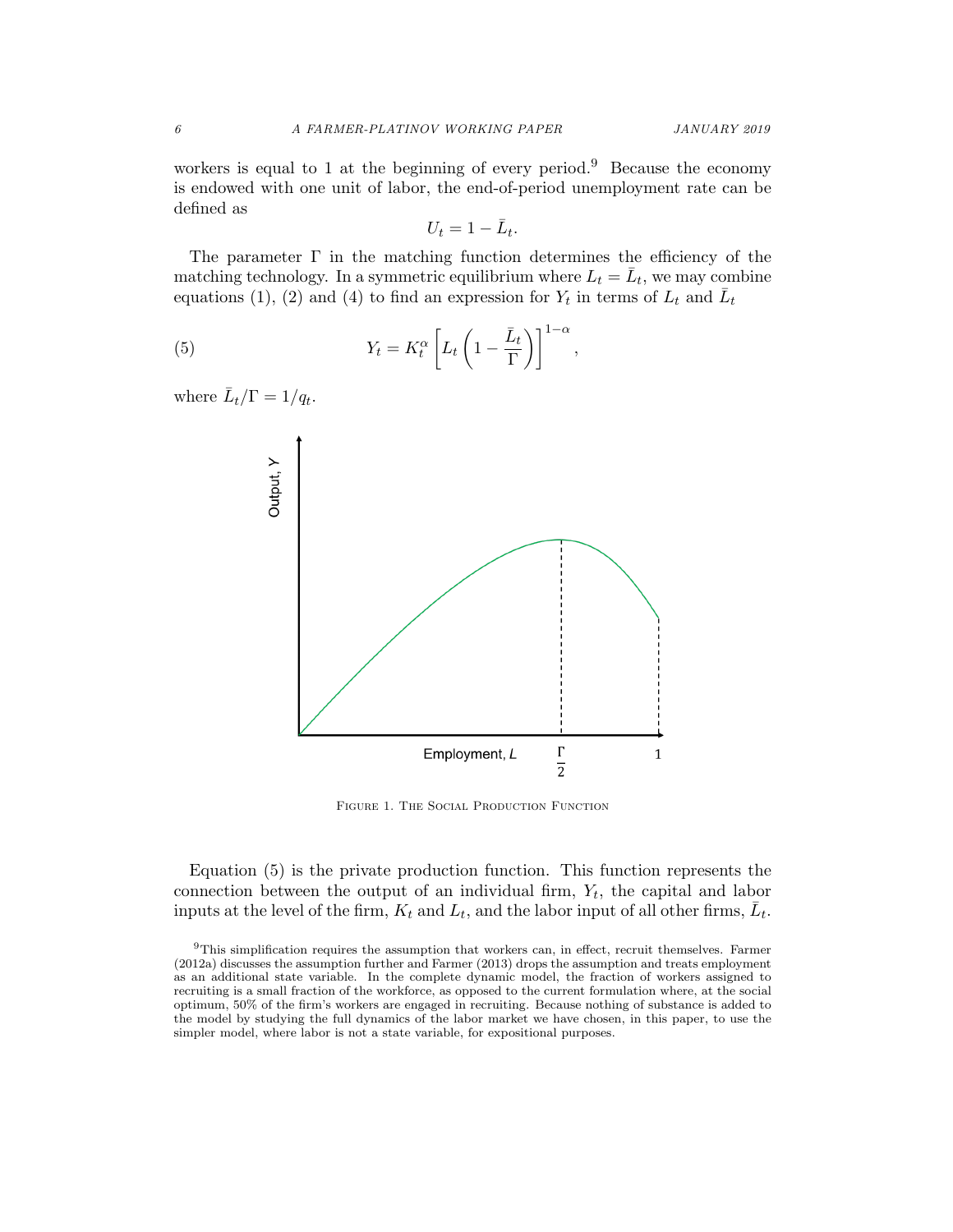The private production function is distinct from the social production function, equation (6),

(6) 
$$
\bar{Y}_t = \bar{K}_t^{\alpha} \left[ \bar{L}_t \left( 1 - \frac{\bar{L}_t}{\Gamma} \right) \right]^{1-\alpha},
$$

which represents the connection between aggregate output  $\bar{Y}_t$  and aggregate capital and labor inputs,  $\bar{K}_t$  and  $\bar{L}_t$ . We illustrate the properties of the social production function on Figure 1. On this figure, we see that output is increasing in employment up to a maximum that occurs at  $\Gamma/2$ .

The social production function exhibits search externalities. For large values of aggregate employment,  $\bar{L}_t$ , the labor market becomes very tight and further reduction of unemployment is costly. As firms allocate more workers to the recruiting activity, those workers are withdrawn from production. If employment increases beyond  $\Gamma/2$ , additional increases in aggregate employment become counter-productive.<sup>10</sup> The value of unemployment at the social optimum,

$$
(7) \tU = 1 - \frac{\Gamma}{2},
$$

is our definition of the *natural rate of unemployment*.<sup>11</sup>

#### III. Aggregate Demand

There is a continuum of households. Each household lives for two periods and derives utility from consumption when young  $C_t^y$  $t^y$ , consumption when old  $C_{t+1}^o$ , and real money balances accumulated in the first period of their life  $M_{t+1}/P_t$ . Labor does not deliver disutility, and therefore the participation rate is always equal to  $1<sup>12</sup>$ 

Preferences are given by a logarithmic utility function. Households maximize expected utility,

(8) 
$$
u_t = \log(C_t^y) + \beta \mathbb{E}_t \left[ \log(C_{t+1}^o) \right] + \delta \log \left( \frac{M_{t+1}}{P_t} \right)
$$

where the mathematical expectation is taken with respect to the future realization of the stock market. We describe determination of the value of the stock market

<sup>&</sup>lt;sup>10</sup>In the special case when  $\Gamma = 1$ , output is maximized when  $\overline{L} = 1/2$  and, when  $\overline{L} = 1$ , aggregate output falls to zero.

 $11$  Friedman (1968) defined the natural rate of unemployment to be the *equilibrium* rate. That definition only makes sense when equilibrium is unique. In our model, there is a continuum of steady state equilibria and in this framework it makes more sense to define the natural rate of unemployment to be the unemployment rate at the social planning optimum.

<sup>&</sup>lt;sup>12</sup>Allowing for disutility from participation in the labor market would make the participation rate endogenous. We do not pursue that modification here because, in the U.S. data, the participation rate appears to be driven mostly by demography and does not exhibit a pronounced co-movement with unemployment at business cycle frequencies.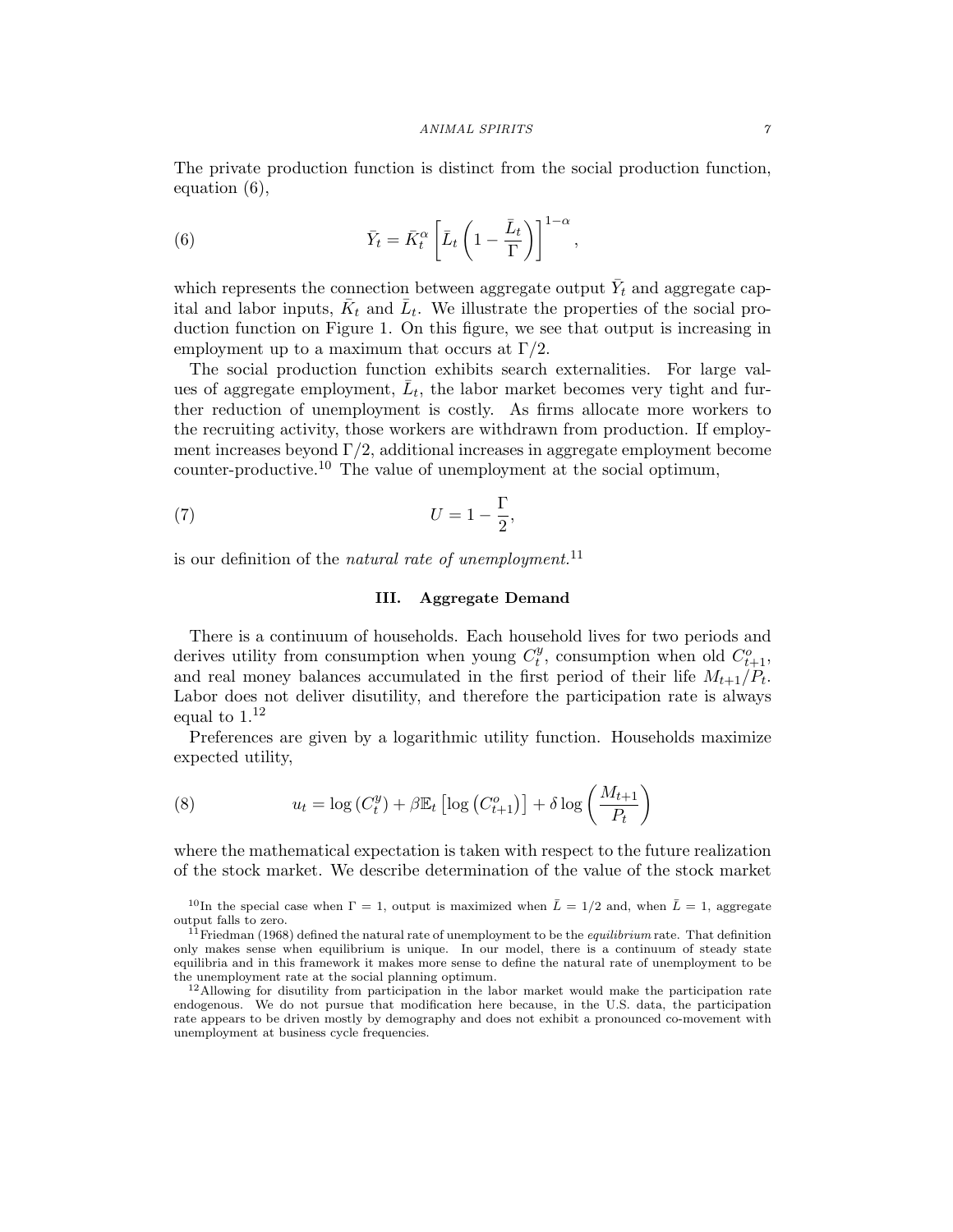in the next section.

In the first period of their life, households earn labor income  $W_t L_t$ . They use their income to purchase current consumption  $P_t C_t^y$  $t<sup>y</sup>$ , capital goods  $P_{K,t}K_{t+1}$  and government bonds  $B_{t+1}$ . All prices are in terms of money.

In the second period of life, households rent capital to firms and earn the rental payment  $R_{t+1}K_{t+1}$  and interest accrued on their loan to the government  $(1 + i_t)B_{t+1}$ . In addition, at the end of the period they sell capital and money to the new young generation. The first and second period budget constraints are given by the following equations:

(9) 
$$
P_t C_t^y + M_{t+1} + B_{t+1} + P_{K,t} K_{t+1} = W_t L_t,
$$

(10) 
$$
P_{t+1}C_{t+1}^o = (R_{t+1} + P_{K,t+1})K_{t+1} + (1 + i_t)B_{t+1} + M_{t+1}.
$$

The no-arbitrage condition (NAC) implies that the return to government bonds must be equal to the return on physical capital, when evaluated in terms of utility from consumption in the second period,

(11) 
$$
\mathbb{E}_t \left[ \frac{\beta}{C_{t+1}^o} \left( \frac{1+i_t}{P_{t+1}/P_t} - \frac{\left( P_{K,t+1} + R_{t+1} \right) / P_{t+1}}{P_{K,t}/P_t} \right) \right] = 0.
$$

Here the first term in round parentheses is the expected real interest rate payed on government bonds. The second term in the round parentheses is the real return to physical capital. In words, this equation states that the young are indifferent between investing in bonds and capital. Using this condition, and defining real savings of the young in interest-bearing non-monetary assets as follows,

(12) 
$$
S_t^y = (B_{t+1} + P_{K,t} K_{t+1})/P_t,
$$

we can write the young's consumption function  $C_t^y$  $t<sup>y</sup>$ , the demand for real money balances  $M_{t+1}/P_t$  and the young's real savings function  $S_t^y$  $t<sub>t</sub><sup>y</sup>$  that solve the utility maximization problem:

(13) 
$$
C_t^y = \frac{1}{1+\beta+\delta} \frac{W_t L_t}{P_t},
$$

(14) 
$$
\frac{M_{t+1}}{P_t} = \frac{\delta}{1+\beta+\delta} \left(\frac{1+i_t}{i_t}\right) \frac{W_t L_t}{P_t}.
$$

(15) 
$$
S_t^y = \frac{W_t L_t}{P_t} - C_t^y - \frac{M_{t+1}}{P_t}.
$$

Substituting for consumption and money balances in (15) gives the following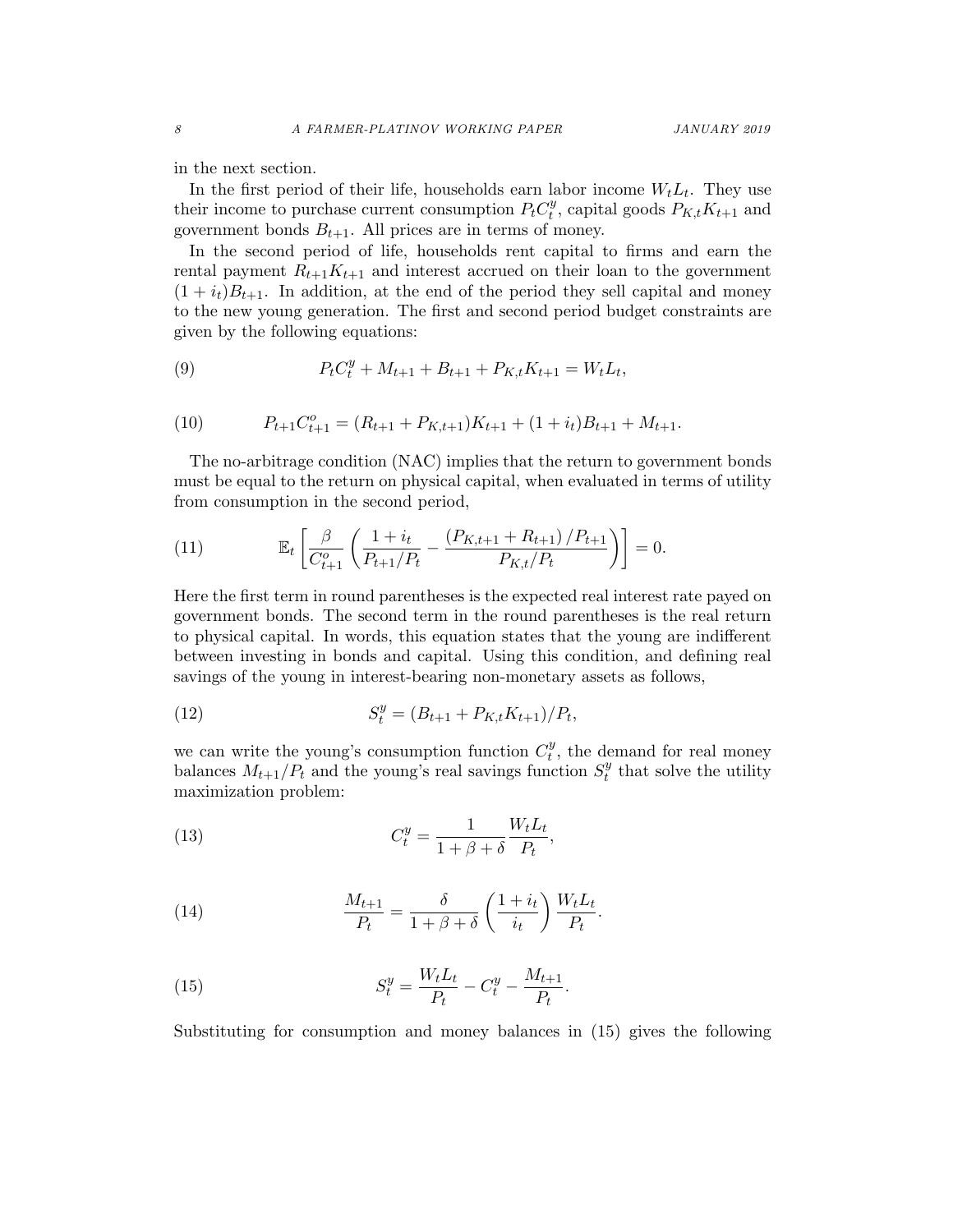alternative expression for saving

(16) 
$$
S_t^y = \frac{1}{1+\beta+\delta} \left(\beta - \frac{\delta}{i_t}\right) \frac{W_t L_t}{P_t}.
$$

The saving of the young is an increasing function of the money interest rate because money and consumption are substitutes in utility and the money interest rate is the opportunity cost of holding money. In the traditional IS-LM model, saving is sometimes written as an increasing function of the real interest rate. That channel for the interest rate to influence saving is missing from our model because of our simplifying assumptions that utility is logarithmic and that labor supply occurs only in youth. $^{13}$ 

To simplify the exposition of our model, we assume that government bonds are in zero net supply and we concentrate on the role of monetary policy. We study a policy in which the central bank keeps the money supply  $M_t^*$  constant, and where that policy is expected to continue forever. In that environment we study the effect of an unanticipated change in  $M_t^*$  that we implement through an unanticipated cash transfer to the old generation. In future work we plan to study the role of fiscal interventions.

### IV. The Role of Beliefs

Although our work is superficially similar to the IS-LM model and its modern New Keynesian variants; there are significant differences. By grounding the aggregate supply function in the theory of search and, more importantly, by dropping the Nash bargaining assumption, we arrive at a theory where preferences, technology and endowments are not sufficient to uniquely select an equilibrium.

Following Farmer (2012a) we close our model by making beliefs fundamental. Farmer studies that assumption in the context of a purely real representative agent model. In the current paper we explore the implications of multiple steady state equilibria in a model where money is used as a means of exchange and where the representative agent assumption is replaced by a model of overlapping generations.<sup>14</sup>

The assumption that beliefs are fundamental is not sufficient to explain how they are fundamental and the belief function could take different forms. In our view, beliefs are most likely learned and we see the work of George Evans and

<sup>13</sup>Relaxing the unitary elasticity of intertemporal substitution by considering a utility function of the form  $U(C^y, C^o, M/P) = \log(C^y) + \beta \log(C^o + \overline{C}) + \delta \log(M/P)$  would add the real interest rate as an argument of the savings function. When  $\bar{C} > 0$ , the intertemporal substitution effect dominates the income effect, making the savings function increasing in both money interest rate as the price of money and the real interest rate as the relative price of consumption when old. In this model, we adopt  $\bar{C}=0$ for expository purposes.

<sup>14</sup>Plotnikov (2013, 2019) explores a similar idea in a version of a real business cycle model, closed with Farmer's (2012a) Keynesian search model of the labor market. Plotnikov closes his model with the assumption that beliefs about future human wealth are adaptive and he shows that a model, closed in this way, generates jobless recoveries.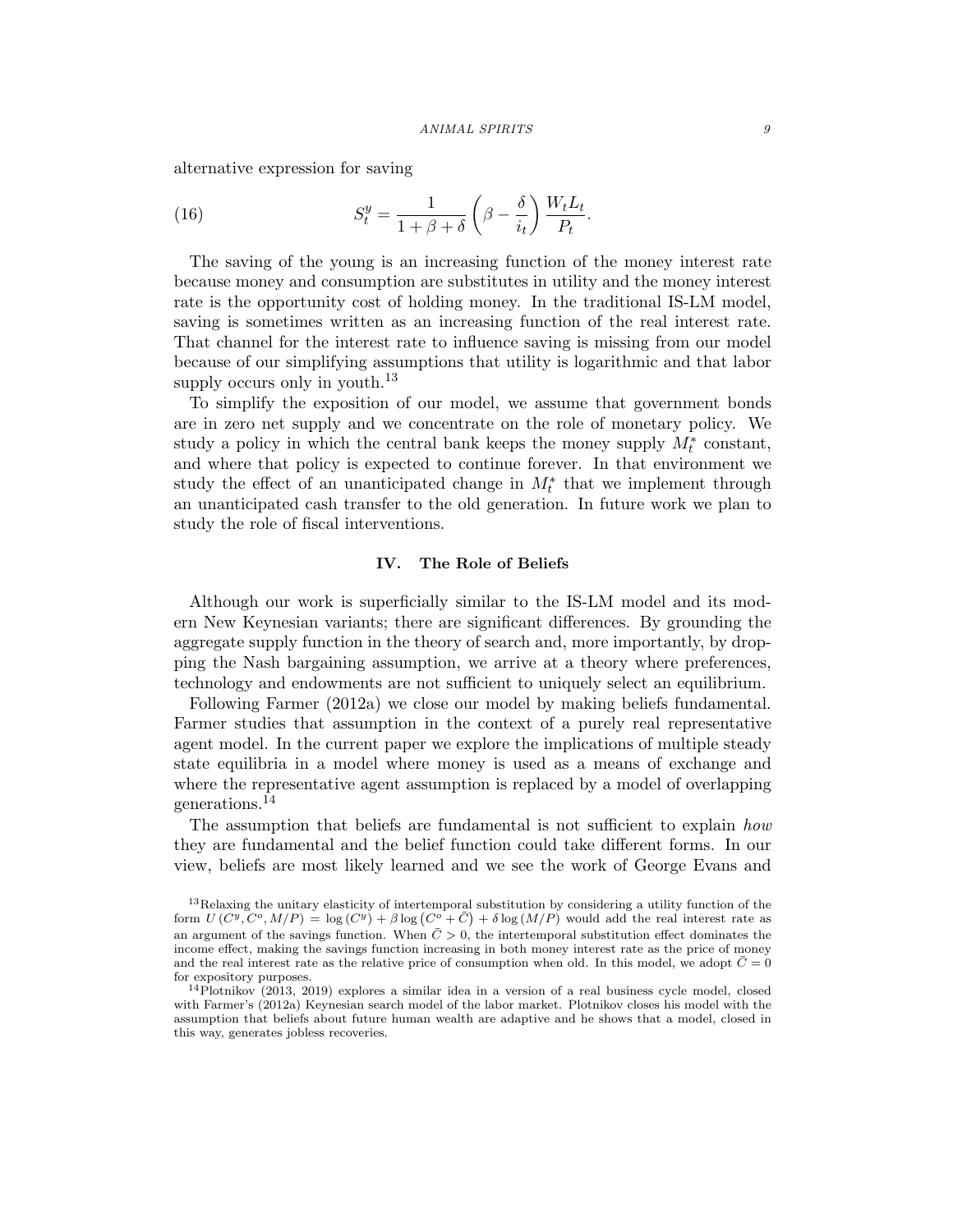Seppo Honkapohja (Evans and Honkapohja, 2001) as a promising avenue in describing how a particular belief function may arise. In this respect beliefs are similar to preferences.<sup>15</sup>

Economists assume that a human being is described by a preference ordering and that by the time a person achieves adulthood he or she is able to make choices over any given commodity bundle. But those choices are learned during childhood; they are not inherited. At the age of twenty one, an Italian is likely to choose a glass of wine with a meal; a German is more likely to choose a beer. But a German child, adopted into an Italian family at birth, will grow up with the preferences of his adoptive parents, not with those of his biological parents. Beliefs, in our view, are similar.

During a period of stable economic activity, people learn to make forecasts about future variables by projecting observations of variables of interest on their information from the recent past. When there is a change in the environment, caused by a policy shift or a large shock to fundamentals, they continue to use the beliefs that they learned from the past. That argument suggests that we should treat the parameters of the belief function in the same way that we treat the parameters of the utility function. They are objects that we would expect to remain stable over the medium term and that should be estimated using econometric methods.

In this paper we investigate one plausible assumption about the belief function and we study its role as a way of closing our model. We assume that beliefs are determined by the equation

(17) 
$$
\mathbb{E}_t^* \left[ \frac{P_{K,t+1}}{P_{t+1}} \right] = \Theta_t,
$$

where the expectations operator in equation (17) is subjective and reflects the beliefs of a representative person of the probabilities of future events. To impose discipline on our analysis we assume that expectations are rational; that is,

(18) 
$$
\mathbb{E}_t^* \left[ \frac{P_{K,t+1}}{P_{t+1}} \right] = \mathbb{E}_t \left[ \frac{P_{K,t+1}}{P_{t+1}} \right] = \Theta_t,
$$

where the expectation  $E$  is taken with respect to the true probabilities in a rational expectations equilibrium.

Because there is no aggregate investment in our model, capital represents an input in fixed supply. We interpret  $P_K$  to be the the average price of assets traded in the stock market and changes in  $P_K$  represent self-fulfilling shifts in perceptions of financial wealth.

<sup>15</sup>The discussion in this section closely follows the presentation in Farmer (2016a).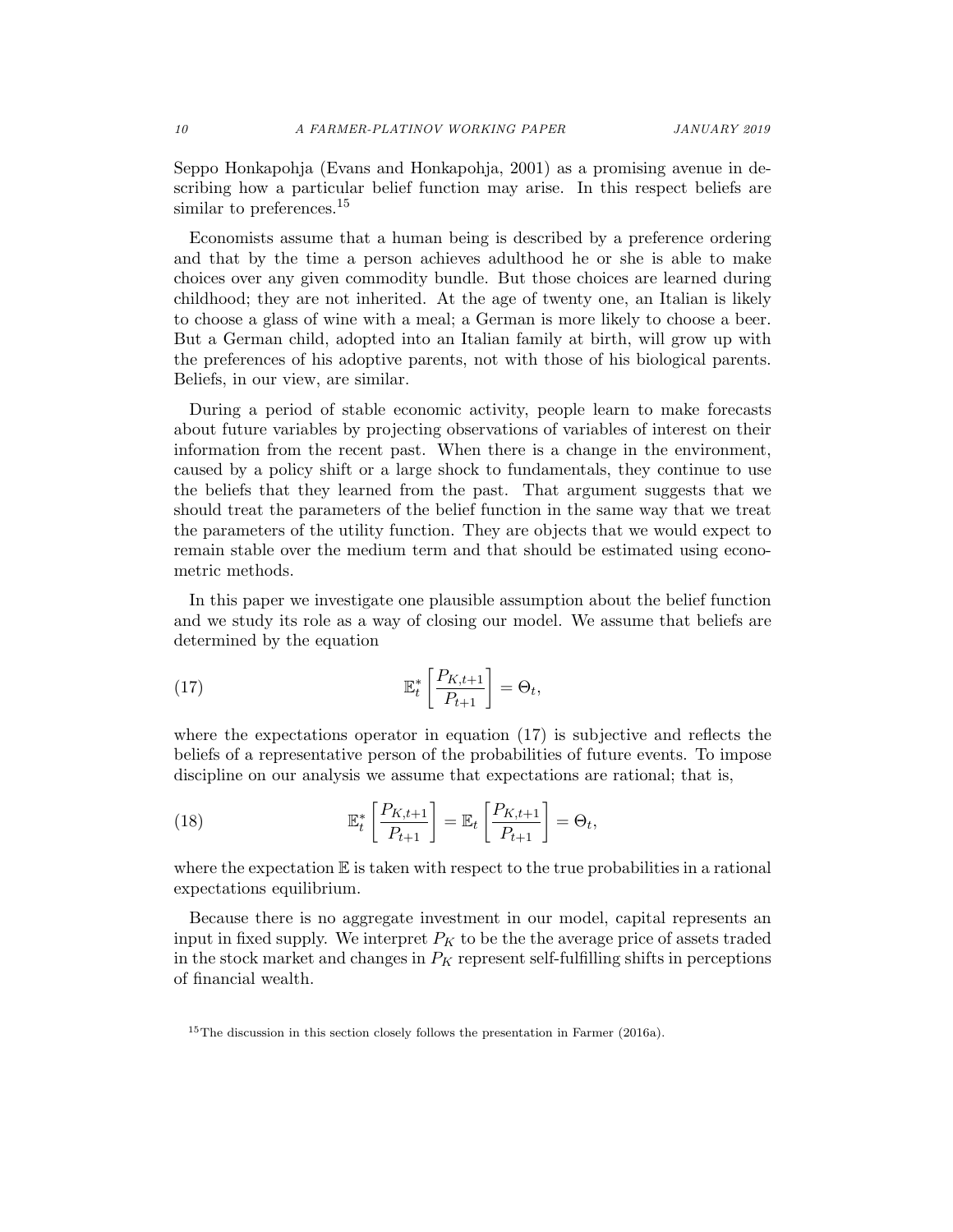#### ANIMAL SPIRITS 11

### V. The Equations of the Model

The equilibrium of our model is described by the following seven equations. To obtain these equations, we used two facts. First, factor incomes are proportional to GDP,

(19) 
$$
\frac{R_t K_t}{P_t} = \alpha Y_t \text{ and } \frac{W_t L_t}{P_t} = (1 - \alpha) Y_t
$$

and second, in a symmetric equilibrium, total employment equals individual employment and each firm employs one unit of capital,

(20) 
$$
L_t = \bar{L}_t \text{ and } K_t = 1.
$$

Now we turn to a description of each of the seven equations that comprise our model.

(21) 
$$
\frac{1-\alpha}{1+\beta+\delta}\left(\beta-\frac{\delta}{i_t}\right)Y_t=\frac{P_{K,t}}{P_t}.
$$

Equation (21) describes equilibrium in the asset markets. It equates the demand for interest bearing assets by the young (the young's real savings function  $S_t^y$  $\binom{y}{t}$ to the real value of the single unit of capital  $(P_{K,t}/P_t)$  available in the economy. Since government bonds are in zero supply, the young's savings must be equal to the purchases of capital sold by the old generation. Equation (21) is our analog of the IS curve.

(22) 
$$
\frac{M_{t+1}^*}{P_t} = \frac{(1-\alpha)\delta}{1+\beta+\delta} \left(\frac{1+i_t}{i_t}\right) Y_t.
$$

Equation (22) is the money market clearing condition and it is our equivalent of the LM curve. Here  $M^*_{t+1}$  is the stock of money exogenously determined by the central bank and available for the young generation to hold as part of their optimal portfolio.

(23) 
$$
\mathbb{E}_t \left[ \frac{\beta}{C_{t+1}^o} \left( \frac{1+i_t}{P_{t+1}/P_t} - \frac{\left(P_{K,t+1} + \alpha P_{t+1} Y_{t+1}\right) / P_{t+1}}{P_{K,t}/P_t} \right) \right] = 0.
$$

Equation (23) is the no-arbitrage condition (NAC) between the money interest rate and the return to capital. This equation represents the assumption that physical capital and government bonds pay the same rate of return and it has no analog in the simplest version of the IS-LM model.

(24) 
$$
P_t C_t^o = \alpha P_t Y_t + P_{K,t} + M_t^*.
$$

Equation (24) is the expenditure function of the old. It says that the old's expen-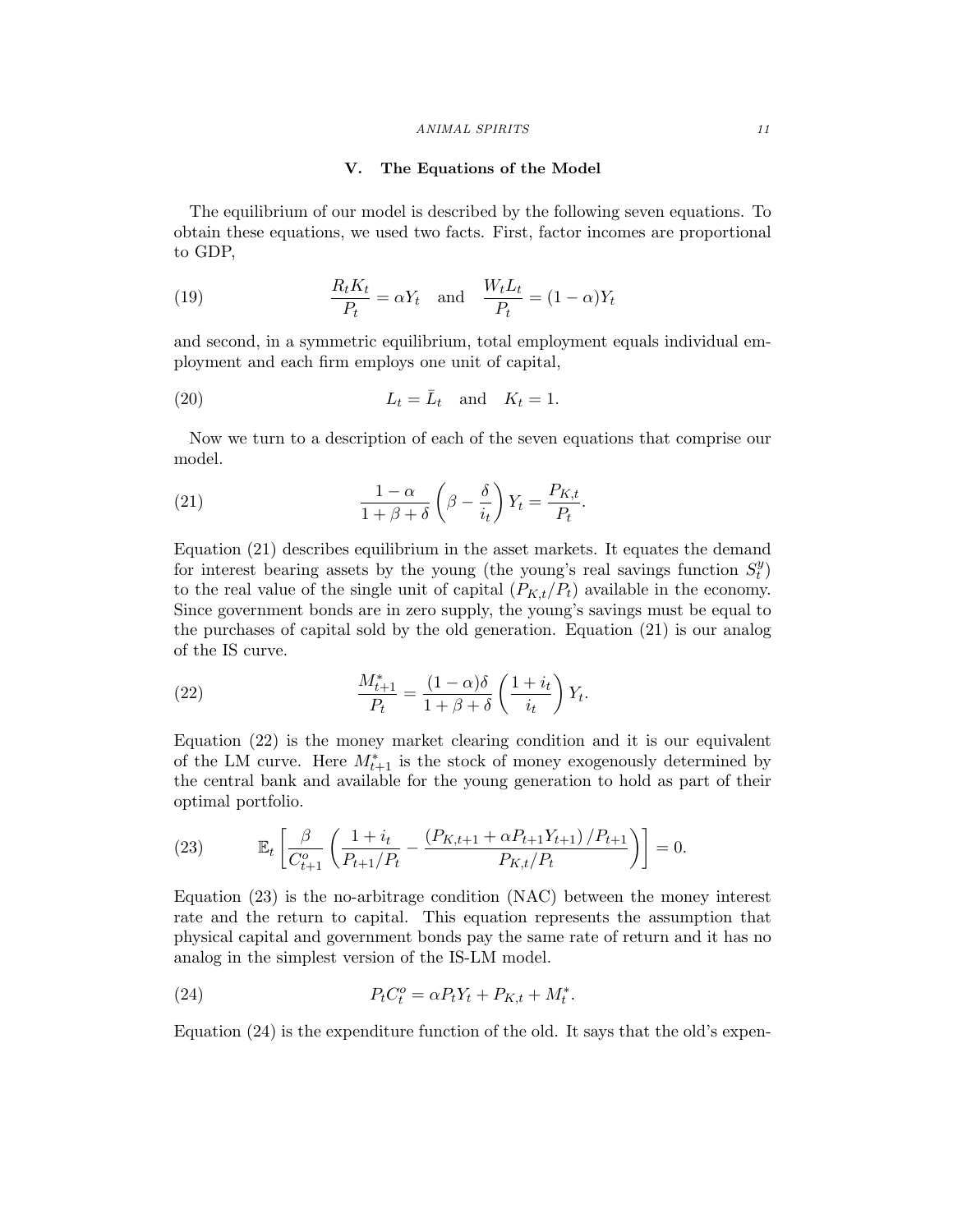diture on consumption must be equal to the income plus principal from selling capital plus the value of the money held by the old.

(25) 
$$
Y_t = \left[ \left( 1 - \frac{L_t}{\Gamma} \right) L_t \right]^{1-\alpha}.
$$

Equation (25) is the social production function. This equation serves only to determine employment and it plays the role of the 45 degree line in the Keynesian Cross model.

Next, real GDP is the sum of the consumption of the two generations

$$
(26) \t\t Y_t = C_t^y + C_t^o.
$$

Finally, we add a seventh equation, the belief function (27).

(27) 
$$
\mathbb{E}_t\left[\frac{P_{K,t+1}}{P_{t+1}}\right] = \Theta_t.
$$

The belief function distinguishes our model from the New Keynesian approach and it replaces the New Keynesian Phillips curve. In the absence of this new element, the other six equations would not uniquely determine the seven endogenous variables  $\{Y_t, P_t, i_t, P_{K,t}, L_t, C_t^y, C_t^o\}$ . The belief function is an equation that determines how much households are willing to pay for claims on the economy's capital stock. It represents the aggregate state of confidence or 'animal spirits' and, in combination with the other six equations of the model, the belief function selects an equilibrium.

In our comparative statics exercises in Section VII, we compare two alternative specifications for the belief function. In one specification we assume that,

(28) 
$$
\Theta_t = \Theta \quad \text{for all } t.
$$

We call this assumption *fixed beliefs* and it amounts to the assumption that, in the collective view of asset market participants, the stock market has some fixed real value measured in terms of the CPI.

In a second specification we assume that

(29) 
$$
\Theta_t = \frac{P_{K,t}}{P_t}.
$$

We call this assumption *adaptive beliefs* and it amounts to the assumption that, in the collective view of market participants, the real value of the stock market is a random walk. This second assumption, which is a better description of the actual behavior of stock market prices, has a non-standard implication that we draw attention to in Section IX.C. It implies that unanticipated shocks to the money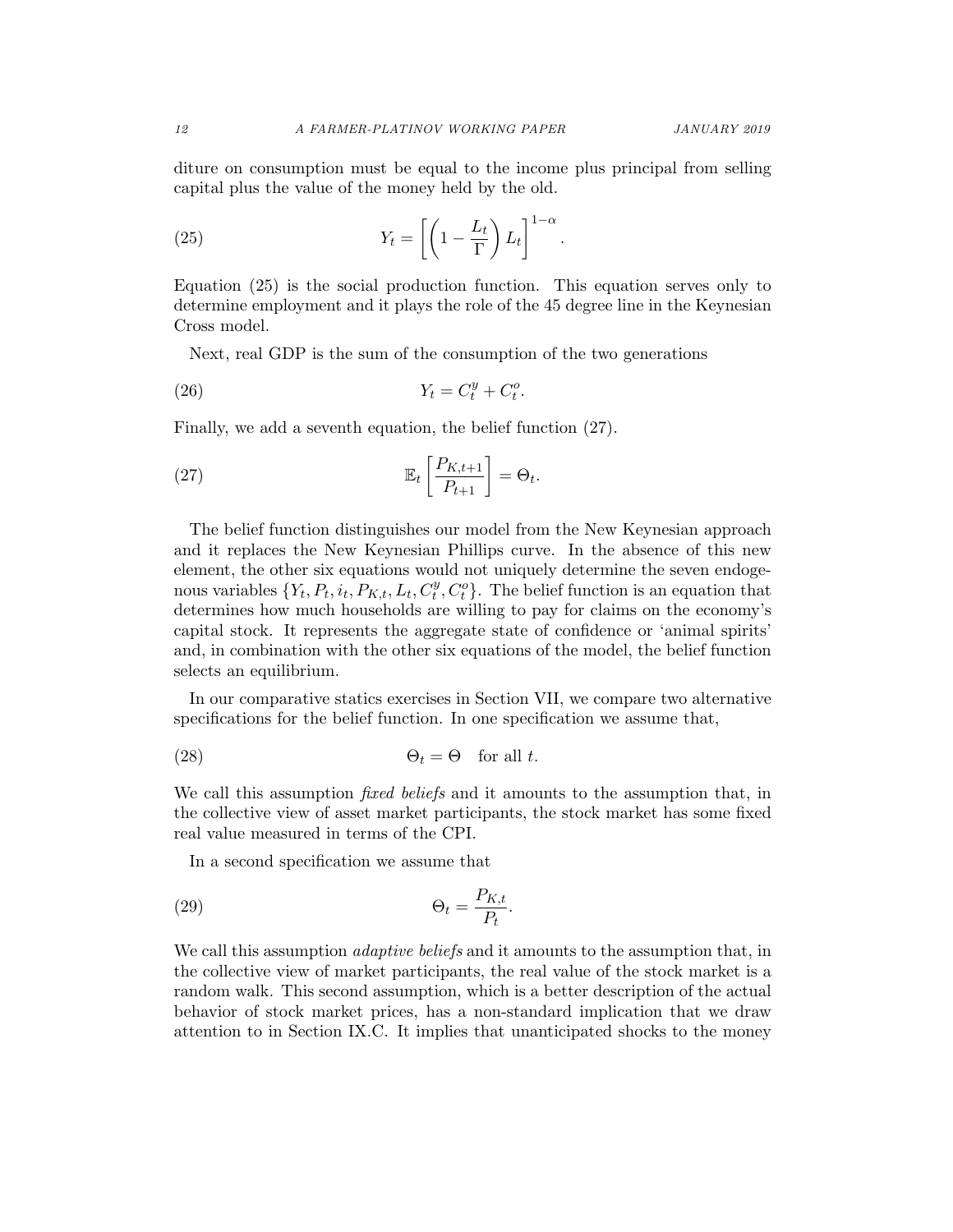#### ANIMAL SPIRITS 13

supply can have permanent effects on the steady state unemployment rate.<sup>16</sup>

Equations  $(21)$ ,  $(22)$ ,  $(23)$ ,  $(24)$ ,  $(26)$ , and  $(27)$  determine aggregate demand. Given beliefs  $\{\Theta_t\}$  and monetary policy  $M_t^*$ , these equations select an equilibrium sequence for  $\{Y_t, P_t, i_t, P_{K,t}, C_t^y, C_t^o\}$  and equation (25) determines how much labor firms need to hire to satisfy aggregate demand. Since employment is determined recursively, in the subsequent parts of the paper we dispense with equation (25) in our discussion of equilibrium.

### VI. The IS-LM-NAC Representation of the Steady-State

In this section, we show that the steady-state equilibrium of our model admits a representation that is similar to the IS-LM representation of the *General Theory* developed by Hicks and Hansen. The IS-LM model is a static construct in which the price level is predetermined. To provide a fully dynamic model, Samuelson closed the IS-LM model by adding a price adjustment equation that later New-Keynesian economists replaced with the New-Keynesian Phillips curve.

We take a different approach. We select an equilibrium by closing the labor market with a belief function. Our model consists of the IS curve, the LM curve and the NAC curve. The NAC curve is a new element that equates the return to capital to the nominal interest rate. And unlike the interpretation of animal spirits that was popularized by George Akerlof and Robert Shiller (2009), pessimistic animal spirits are fully rational. The people in our model are rational and have rational expectations but they are, sometimes, unable to coordinate on a socially efficient outcome.

The following equations characterize the steady-state equilibrium:

(30) IS: 
$$
\frac{1-\alpha}{1+\beta+\delta} \left(\beta - \frac{\delta}{i}\right) Y = \Theta,
$$

(31) LM: 
$$
\frac{M}{P} = \frac{(1-\alpha)\delta}{1+\beta+\delta} \left(\frac{1+i}{i}\right) Y,
$$

(32) NAC: 
$$
i = \frac{\alpha Y}{\Theta}
$$
.

Equations  $(30) - (32)$  determine the three unknowns: Y, i and P, for given values of M and Θ. We treat  $\Theta = \mathbb{E}[P_K/P]$  as a new exogenous variable that reflects investor confidence about the real value of their financial assets and by making Θ exogenous we provide a new interpretation of Keynes' idea that equilibrium is selected by 'animal spirits'.

In  $(Y, i)$  space, the IS and NAC curves determine Y and i and the price level adjusts to ensure that the LM curve intersects the IS and NAC curves at the

<sup>16</sup>Farmer (2012b, 2015) finds evidence that the real value of the stock market and the unemployment rate can be parsimoniously modeled as co-integrated random walks. Our work in this paper provides one possible theoretical model that can explain this finding.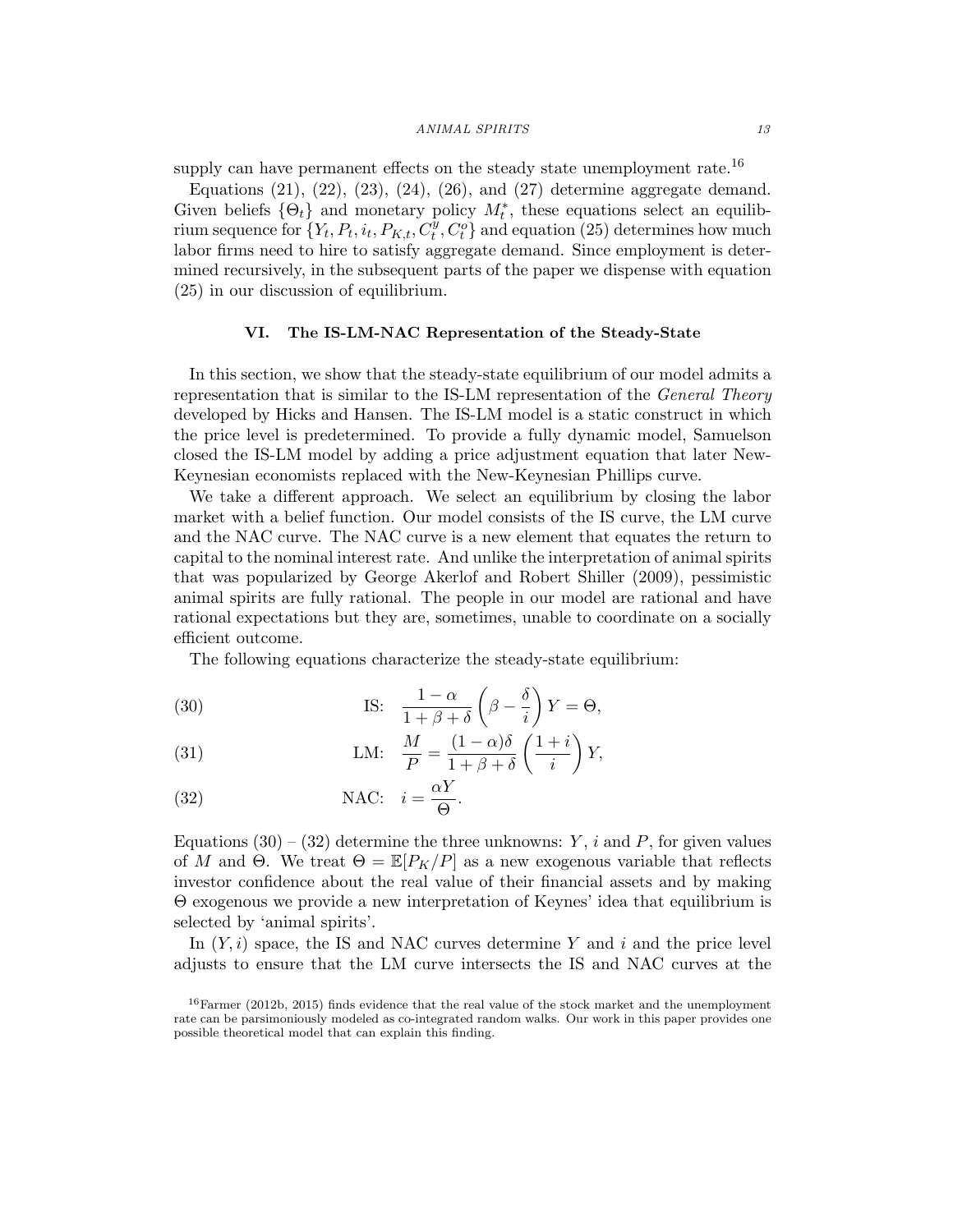steady state. We illustrate the determination of a steady state equilibrium in Figure 2.



FIGURE 2. THE IS-LM-NAC REPRESENTATION OF THE STEADY STATE

The IS curve, equation (30), is downward sloping and its position is determined by animal spirits, Θ.

In a steady state equilibrium, beliefs about future wealth are self-fulfilling. When people feel wealthy, they are wealthy. Beliefs about wealth determine consumption, and firms hire as much labor as necessary to satisfy demand. The value of capital in a rational expectations equilibrium adjusts to match the beliefs.

### VII. Two Comparative Static Exercises

In this section we ask how shifts in exogenous driving variables affect the equilibrium values of  $Y$ , i and  $P$ . We conduct two comparative static exercises. In the first exercise we increase Θ from a low value to a higher value at some date,  $t = 1$ , and we assume that it remains constant thereafter. In the second exercise, we hold  $\Theta$  fixed forever and we increase the stock of money.<sup>17</sup>

Consider first, the experiment of an increase in the belief about the value of financial wealth. A greater value of  $\Theta$  influences output through two channels. Firstly, since consumers believe, correctly, that they are wealthier, real consumption of goods and services increases. The IS curve shifts to the right. Moreover, higher asset prices reduce the interest rate and the NAC curve becomes flatter. These effects are illustrated in Figure 3.

As people become more confident, the IS curves shifts to the right beginning at the solid IS curve and ending at the dashed IS curve. At the same time, the

<sup>&</sup>lt;sup>17</sup>In section IX we consider an alternative model of expectation formation in which the belief about the future value of capital is equal to its current realized value.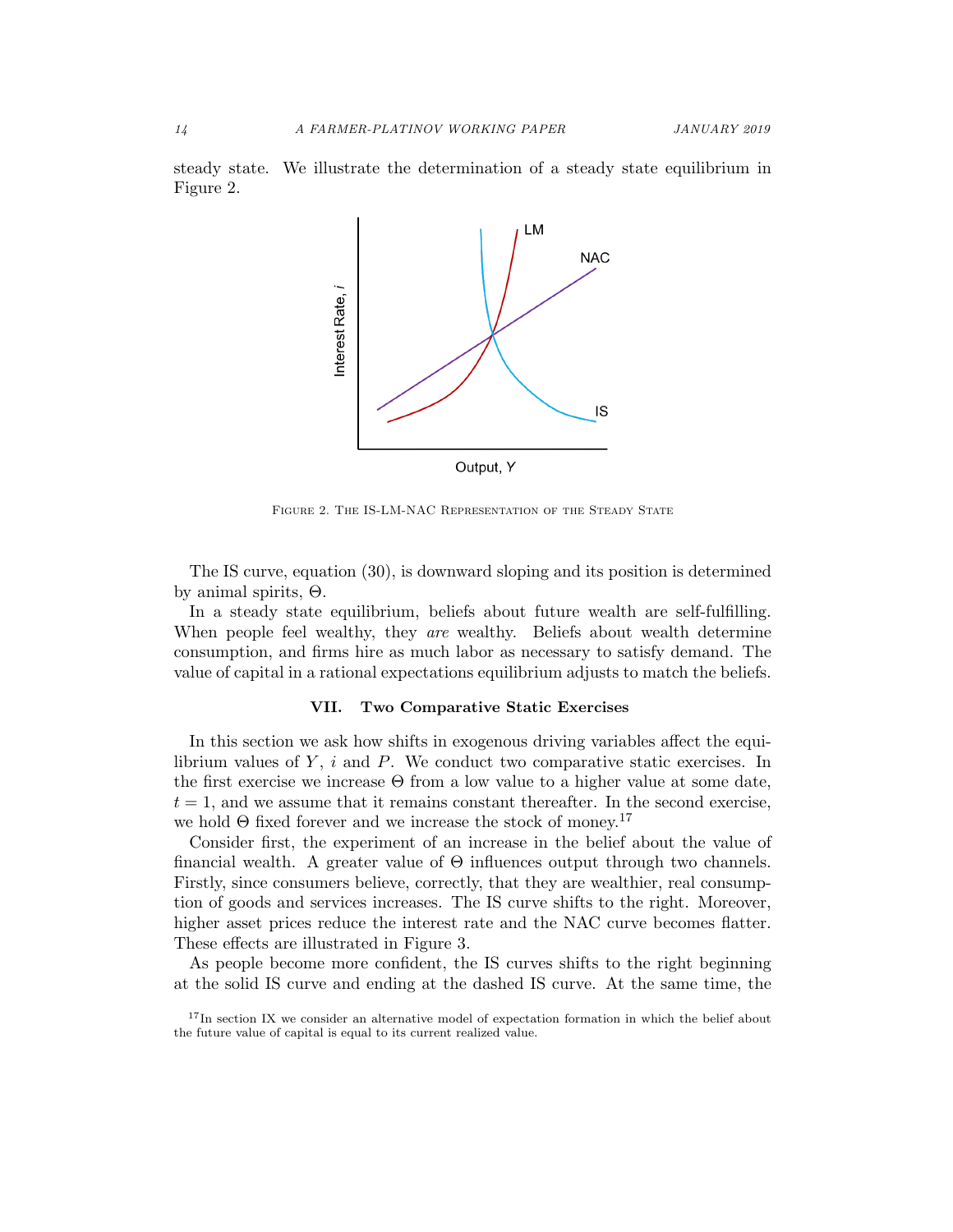

Figure 3. An Increase in Confidence

NAC curve shifts down and to the right, from the solid NAC to the dashed NAC curve. Because output increases, the demand for real money balances increases, and the price level must be lower in the new steady state equilibrium. This is reflected on Figure 3 by a rightward shift in the LM curve. Because the class of Cobb-Douglas utility functions implies a unitary elasticity of intertemporal substitution, the intertemporal substitution effect and the income effect cancel each other out and, at the new equilibrium, the interest rate remains unchanged.

Consider next, the effect of an increase in the stock of money, which we illustrate on Figure 4.

Equations (30) and (32) determine the equilibrium values of output and the interest rate independently of the stock of money. The demand for real balances depends only on Y and  $i$  and, once these variables have been determined, the price level, P, adjusts to equate the real value of the money supply to the real value of money demand. It follows that changes in the supply of money will cause proportional changes in the price level and the nominal value of wealth, leaving output and the interest rate unchanged.

Figure 4 illustrates the effects of a change in M on a graph. The LM curve after the increase in the money supply is identical with the LM curve before the change, illustrating the concept that money, in our model, is neutral. However, as we will show in Section IX, this result depends on the form of the belief function. If beliefs about the future value of financial wealth depend on the current realized value of wealth, an increase in the money supply may have a permanent real effect on output through its effect on business and consumer confidence.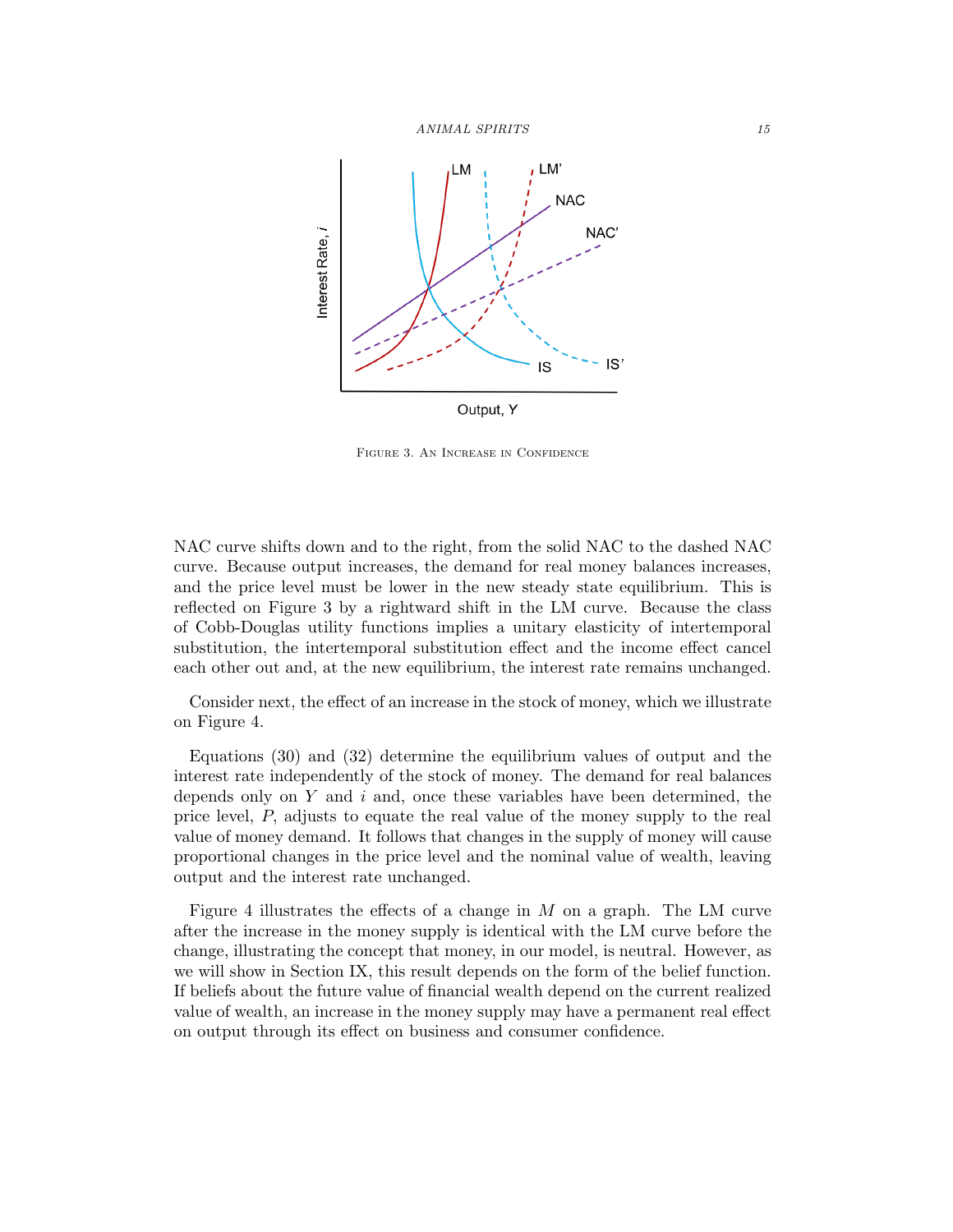

Figure 4. An Increase in the Money Supply

### VIII. Dynamic Equilibria

In this section we shift from a comparison of steady states to a description of complete dynamic equilibria. To study the equilibria of the complete model, we use the algorithm, GENSYS, developed by Christopher Sims (2001). First, we choose a constant sequence  $\{M, \Theta\}$  to describe policy and we log-linearize the dynamic equations around a steady state. Let

(33) 
$$
x_t \equiv [y_t, \tilde{i}_t, p_t, p_{K,t}, \mathbb{E}_t [y_{t+1}], \mathbb{E}_t [p_{t+1}], \mathbb{E}_t [p_{K,t+1}]]'
$$

be log deviations of the endogenous variables from their steady state values. Let

$$
(34) \qquad \qquad \varepsilon_t \equiv [m_t, \theta_t]'
$$

log deviations of the exogenous variables from their initial values and define three new variables,

(35) 
$$
\eta_t^1 \equiv p_t - \mathbb{E}_{t-1}[p_t],
$$

(36) 
$$
\eta_t^2 \equiv p_{K,t} - \mathbb{E}_{t-1}[p_{K,t}],
$$

(37) 
$$
\eta_t^3 \equiv y_t - \mathbb{E}_{t-1}[y_t].
$$

These new variables represent endogenous forecast errors. Next, we log-linearize equations  $(21) - (23)$  and equation  $(27)$  and we append them to equations  $(35)$  – (37). That leads to the following linear system of seven equations in seven unknowns,

(38) 
$$
\Gamma_0 x_t = \Gamma_1 x_{t-1} + \Psi \varepsilon_t + \Pi \eta_t,
$$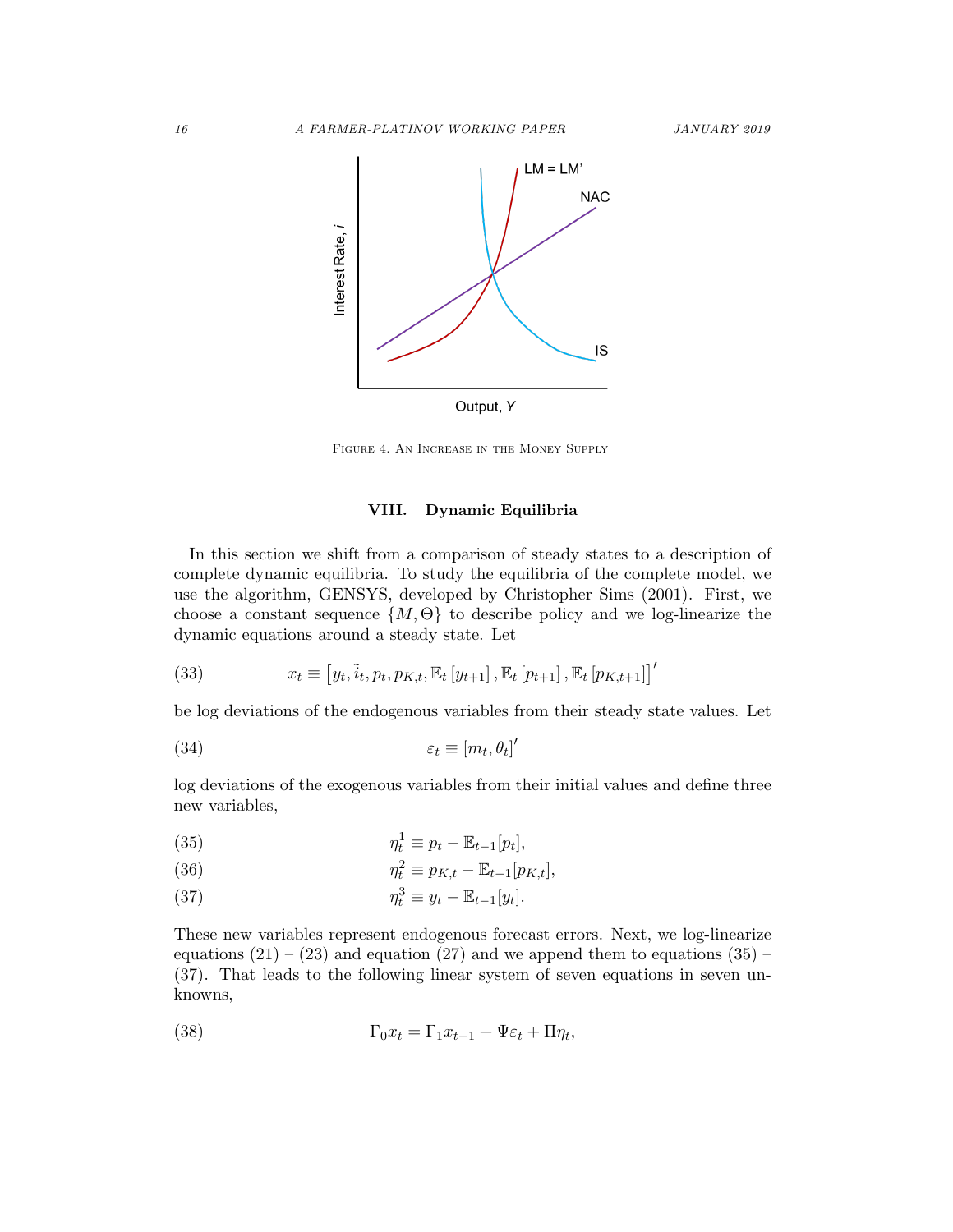#### ANIMAL SPIRITS 17

The matrix  $\Psi$  is derived from the linearized equations and it explains how shocks to M and shocks to  $\Theta$  influence each of the equations of the model.

Once we have provided a model of beliefs, the steady state of our system is determinate. For every specification of the belief function, equation (27), there is a unique steady state. In this sense, our animal spirits model is similar to any dynamic stochastic general equilibrium model. For a given specification of fundamentals, there is a unique predicted outcome.

But the fact that the model, augmented by a belief function, has a unique steady state, is not enough to uniquely determine a dynamic equilibrium. To establish uniqueness of a dynamic equilibrium, we must show that for every representation of fundamentals, where fundamentals now include beliefs, there is a unique dynamic path converging to the steady state. The uniqueness or non-uniqueness of dynamic equilibria is determined by the properties of the matrices  $\Gamma_0$  and  $\Gamma_1$ , in equation (38).

To establish the properties of a dynamic equilibrium, we must provide a calibrated version of the model since determinacy of equilibrium is, in general, a numerical question. To study determinacy, we used the calibration from Table 1.

Table 1—Calibration

| Parameter | Definition                                    | Value   |
|-----------|-----------------------------------------------|---------|
| $\alpha$  | Share of capital in output                    | .33     |
|           | Subjective discount rate                      | .50     |
|           | Coefficient on real money balances in utility | $.05 -$ |

For this calibration, we found that our model has one degree of indeterminacy. In words, that implies that for any set of initial conditions there is a one dimensional continuum of dynamic paths, all of which converge to a given steady state. In practice, it means that the rational expectations assumption is not sufficient to uniquely determine all three of the forecast errors,  $\eta_t$ , as functions of the fundamental shocks,  $\varepsilon_t$ . When the model displays dynamic indeterminacy, there are many ways that people may use to forecast the future, all of which are consistent with a rational expectations equilibrium (Farmer, 1991, 1999).

Following Farmer (2000), we resolve this indeterminacy by selecting a particular equilibrium for which

(39) 
$$
\eta_t^1 \equiv p_t - \mathbb{E}_{t-1}[p_t] = 0.
$$

This equation is a special case of equation (35). In words, this assumption means that money prices are set one period in advance. It is important to note that price stickiness does not violate the property of rational expectations. The equilibrium with sticky prices is one of many possible equilibria of the economy where agents form self-fulfilling beliefs about wealth and it is an equilibrium that explains an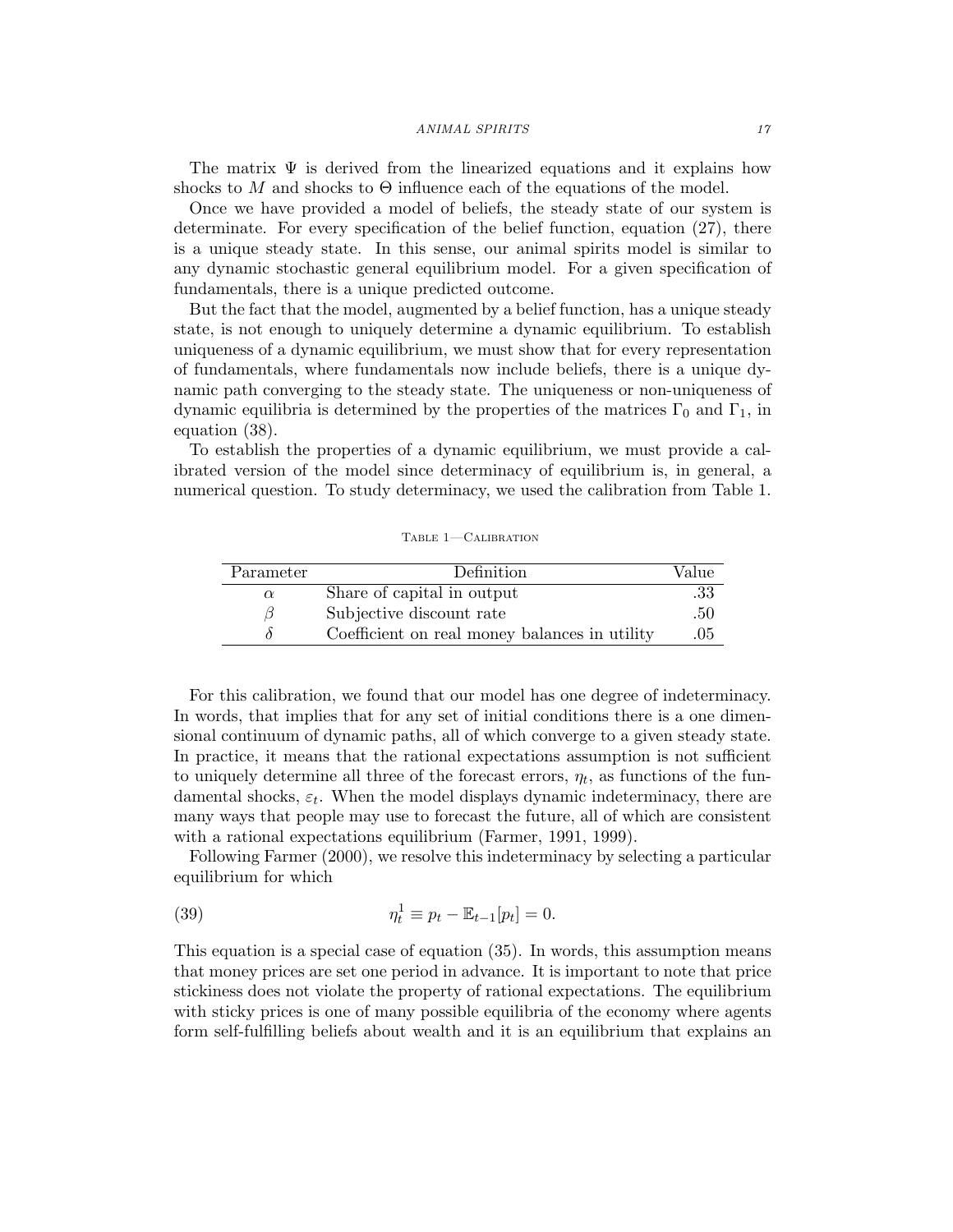important property of the data: Unanticipated monetary shocks have real short run effects and they feed only slowly into prices.

In our model, the equilibrium is selected by the way that people form beliefs. How should we view the choice of an equilibrium with predetermined prices? Farmer has argued elsewhere (Farmer, 1999) that when there are multiple equilibria, we should allow the data to determine how people form beliefs in the real world. It may be, for example, that a small but unmodeled cost of changing prices leads market participants to an equilibrium where prices are predetermined. Here, we choose to display the properties of the predetermined price equilibrium and we refer the reader to the paper by Farmer and Nicolò  $(2018)$  which provides evidence that a predetermined price equilibrium of this kind is a good fit to US data.

### IX. Three Dynamic Experiments

In this section, using the parameter values from Table 1, we analyze three dynamic experiments. In the first experiment, we begin from a steady state, and we ask how a permanent unanticipated increase in confidence affects the endogenous variables of the model. In the second and third experiments, we ask how a permanent unanticipated increase in the stock of money affects the economy.

In our second experiment, the belief of households about the future real value of the stock market is invariant to its current value. In our third experiment, households expect the future real value of the stock market to be equal to its current value. We refer to the alternative assumptions in experiments two and three as fixed and adaptive beliefs.

In the case of fixed beliefs, the experiment of increasing the money supply, has the same long-run effects that it would have in a classical model in which output is supply determined: Money is neutral. In contrast, if households form their beliefs adaptively, a permanent increase in the money supply has a permanent effect on output. Money is non-neutral because it increases the real value of the stock market in the short run and that increase is translated, through a confidence effect, into a permanent increase in beliefs about the value of the stock market.

Is it reasonable to think that a change in a nominal variable may have permanent real effects? We think so. Farmer  $(2012c)$  and Farmer and Nicolò  $(2018)$  have estimated a model of the US economy in which beliefs about future income growth are equal to current income growth and they have shown that a belief function of this kind outperforms standard New-Keynesian models closed by a Phillips curve. In their model, the central bank sets the money interest rate and changes in the interest rate have a permanent effect on the unemployment rate by shifting the economy from one equilibrium to another. In our model a similar shift from one steady state equilibrium to another is achieved by an increase in the money supply which raises share prices and has a permanent effect on animal spirits.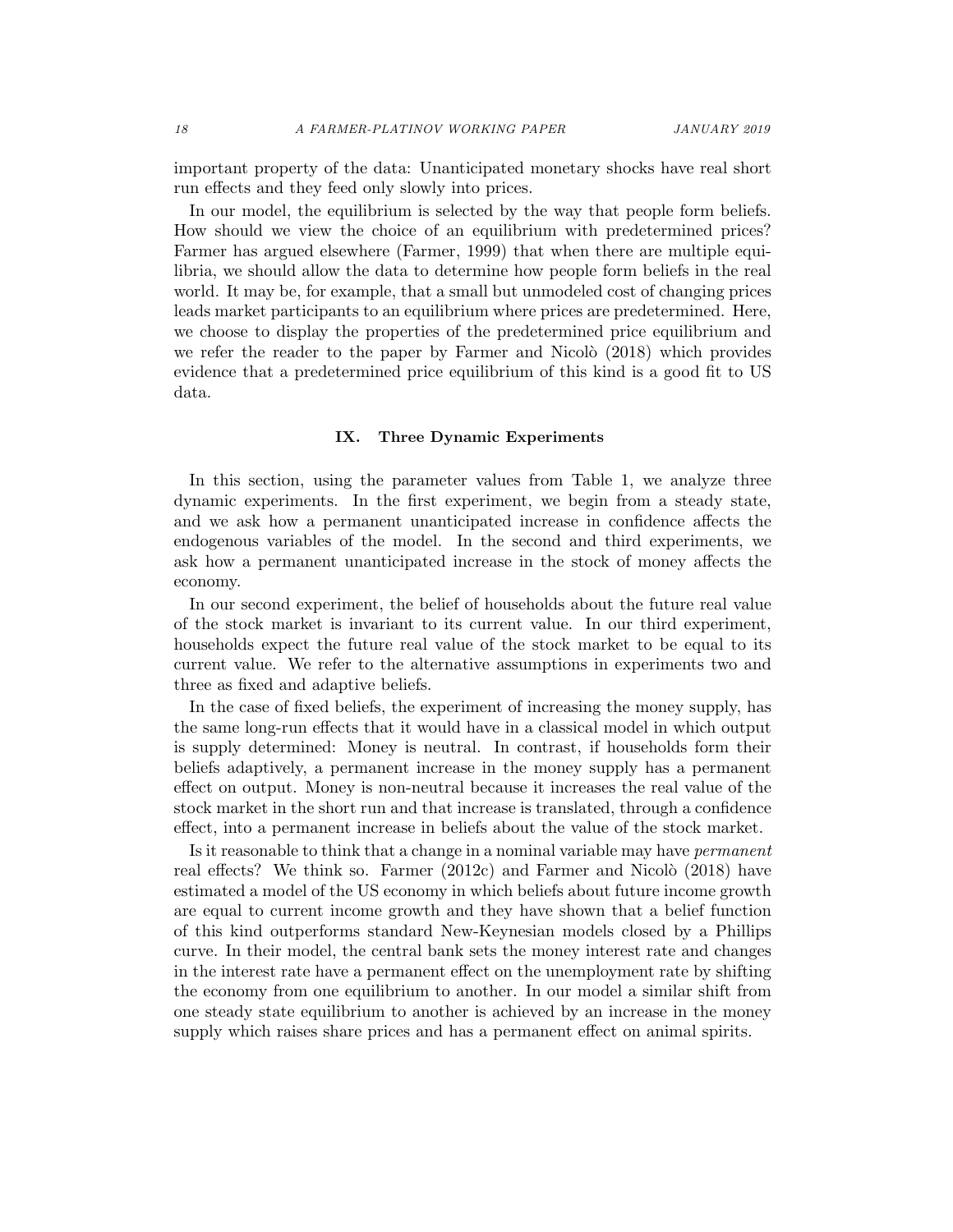#### ANIMAL SPIRITS 19

#### A. Experiment 1: A Shock to Confidence

Figure 5 displays the dynamic paths of eight variables in response to a one time increase in beliefs about the future value of capital. We call this a shock to confidence.



Figure 5. A Permanent Shock to Confidence

Panel (a) depicts the value of beliefs about the future real value of the stock market,  $\mathbb{E}_t [P_{K,t+1}/P_{t+1}]$ . This is the variable we refer to as  $\Theta$ . In our first experiment, Θ increases by one percent and it remains one percent higher for ever after. Panel (b) shows the value of the money supply, which we hold fixed for this experiment.

Panel (c) shows that, in period 2, output increases and remains permanently higher by one percent. This occurs because rational forward-looking consumers increase their spending on goods and services and firms respond by hiring additional workers to produce these goods. Panel (d) shows that the price level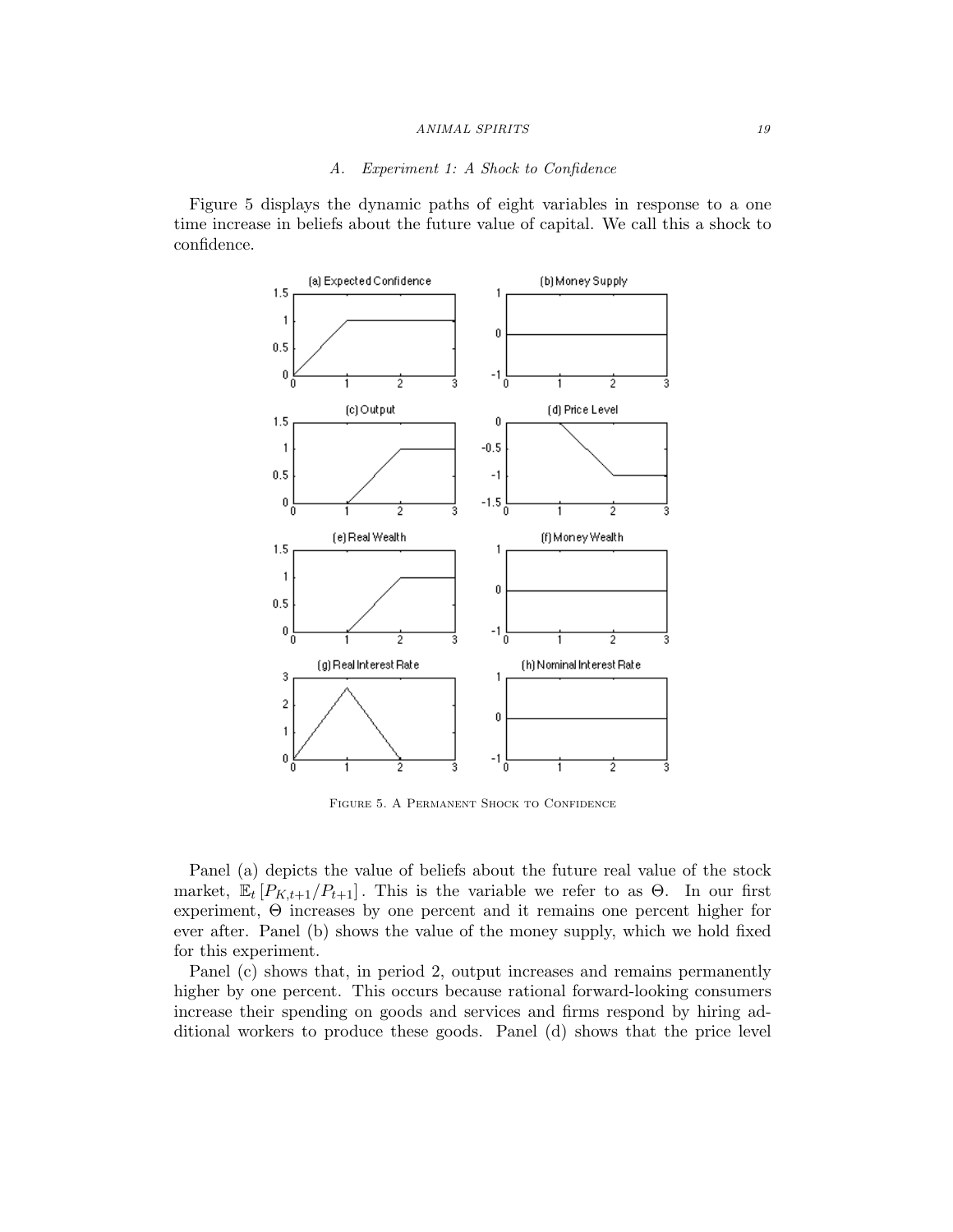falls and stays permanently lower. Greater output increases the demand for real money balances and the price level must fall to equate the demand and supply of money.

Panel (e) shows that, in period 2, the realized value of real stock-market wealth increases by one percent. That follows from the rational expectations assumption; people expected the value of share prices to increase and, in a rational expectations equilibrium, that belief is supported by the way that people form their beliefs in period 2 and in all subsequent periods. From panel  $(g)$ , we see that the real interest rate jumps up in period 1 and reverts to its steady-state value thereafter. Because the price level and the money interest rate do not adjust in the first period, the real interest rate adjustment is achieved by a self-fulfilling adjustment to the expected future price level.

We want to draw attention to several features of these impulse responses. First, although adjustment to a confidence shock is delayed, the delay lasts for only one period. That follows from the stylized nature of a model in which there are no endogenous propagation mechanisms. Second, prices do not respond at all in the first period. In the New-Keynesian model, prices are sticky because of adjustment costs or restrictions on choice. Although we are not averse to the possibility that restrictions of this kind may be important in the real world, they are not an essential element of our theory. In our model, prices are fixed because people rationally anticipate that output, not prices, will respond to unanticipated shocks.

If models in this class are to be taken seriously as descriptions of data, they must be tied down by an assumption about how beliefs are formed. To give the model empirical content, one must assume that the belief function remains time invariant at least over the medium term. If that assumption holds, the parameters of the belief function can be estimated in the same way that econometricians estimate preference parameters. See Farmer  $(2012c)$  and Farmer and Nicolò  $(2018)$  for examples of empirical exercises that estimate a version of this model on U.S. data. These papers tie down the equilibrium of the theoretical model by treating the covariance of prices with contemporaneous variables as a parameter of the belief function. In the empirical work of Farmer  $(2012c)$  and Farmer and Nicolo (2018), it is the sticky price equilibrium that best explains data.

#### B. Experiment 2: A Shock to the Money Supply with Fixed Beliefs

In subsections IX.B and IX.C we show that the way economic agents form beliefs about the future, matter for the long-term effect of monetary shocks.

In subsection IX.B, we consider the case of fixed beliefs, which we model with equation (40),

(40) 
$$
\mathbb{E}_t\left[\frac{P_{K,t+1}}{P_{t+1}}\right] = \Theta.
$$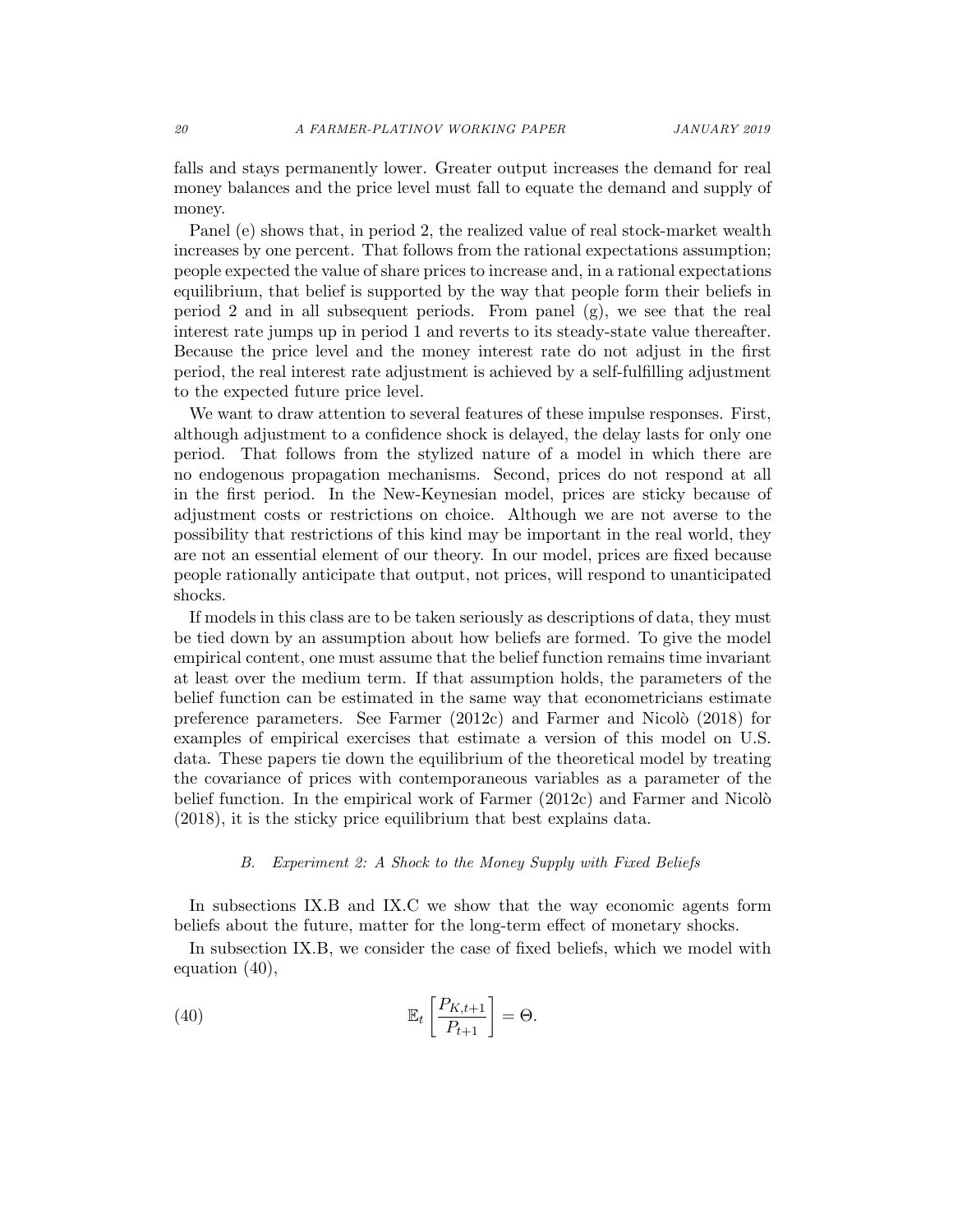

Figure 6. A Permanent Shock to the Supply of Money under Fixed Beliefs

Figure 6 displays the dynamic paths for the variables of this economy in response to a shock to the money supply when beliefs are modeled in this way. This shock is reflected in Panel (b) which depicts the time path for  $M$ . We assume that at date 1, M increases by one percent and that it remains one percent higher forever after. Panel (a) reflects our assumption that beliefs are fixed.

Panel (c) shows that output increases temporarily in the first period by one percent. This happens because prices are predetermined and are unable to adjust until period 2. Instead, the increase in the money supply causes an increase in aggregate demand that is met by a corresponding temporary increase in output and employment. Firms hire more workers to satisfy the increased aggregate demand.

Panel (d) shows that prices respond in period 2 and remain 1 percent higher. This increase neutralizes the increase in the money supply and is consistent with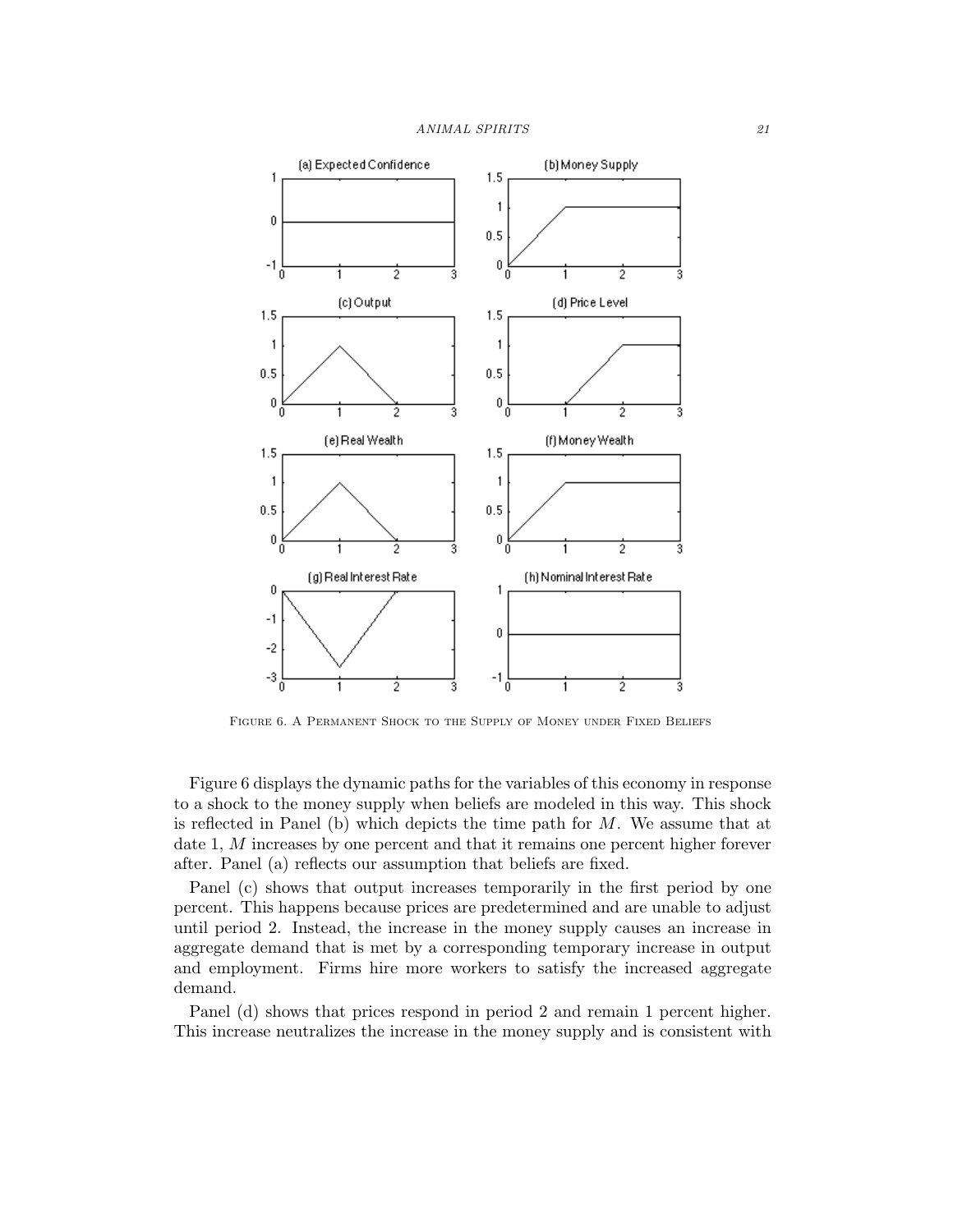the return to steady state of output reflected in panel (c). Panels (e) and (f) show that the real value of shares in the stock market increases and then returns to its original value. In contrast, the money value of shares in the stock market goes up by one percent and remains permanently higher. From panel  $(g)$  we see that the real interest rate falls in period 1 and panel (h) shows that the money interest rate remains constant during the entire exercise.

### C. Experiment 3: A Shock to the Money Supply with Adaptive Beliefs

To model adaptive beliefs, we replace equation (40), with equation (41),

(41) 
$$
\mathbb{E}_t\left[\frac{P_{K,t+1}}{P_{t+1}}\right] = \frac{P_{K,t}}{P_t}.
$$

When beliefs are adaptive, households expect the real value of the stock market to be a random walk. This is a special case of a more general model in which beliefs are formed by the following adaptive expectations equation,  $^{18}$ 

$$
\mathbb{E}_t\left[\frac{P_{K,t+1}}{P_{t+1}}\right] = \lambda\left(\frac{P_{K,t}}{P_t}\right) + (1-\lambda)\mathbb{E}_{t-1}\left[\frac{P_{K,t}}{P_t}\right], \quad \lambda \in [0,1].
$$

Figure 7 displays the dynamic paths for the variables of this economy in response to a shock to the money supply when beliefs about the real value of shares in the stock market are determined by a random walk. We assume that  $M$  increases by one percent and that it remains one percent higher for ever after. The shock to the money supply is reflected in Panel (a).

The increase in the stock of money causes an increase in the money price of financial assets; this is shown in Panel (f). Because the price of goods is predetermined, the increase in the nominal share price is also an increase in its real price as shown in Panel (e). Panel (b) shows that beliefs about the future real value of shares respond to this monetary shock and they remain permanently one percent higher in all subsequent periods. Panel (c) shows that the increase in the real value of the stock market triggers an increase in output that is sustained because of the effect of the increase in the money supply on beliefs, as reflected in Panel (b). Panels (d), (g) and (h) show that the price level, and the real and nominal interest rates do not respond at all to a one off permanent increase in the money supply which is reflected entirely in changes to output and in the real value of financial assets.

#### X. Conclusion

We have proposed a fresh way of thinking about the monetary transmission mechanism. By integrating Keynesian economics with general equilibrium theory

<sup>&</sup>lt;sup>18</sup>We have restricted ourselves to the special case of  $\lambda = 1$  because Farmer (2012c) estimated a model that allows  $\lambda$  to lie in the interval [0, 1] and found that empirically, the data favors a model where  $\lambda = 1$ .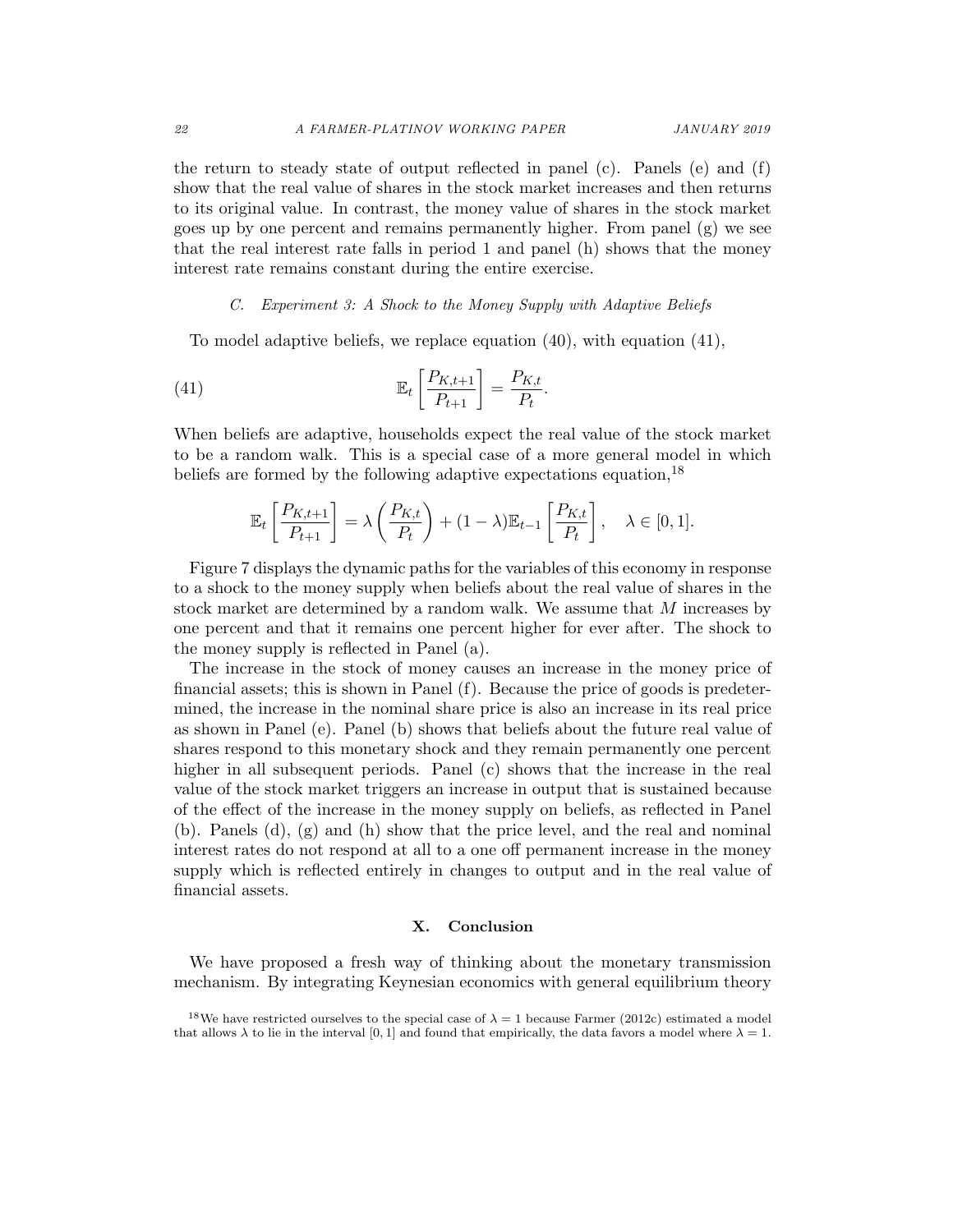

Figure 7. A Permanent Shock to the Supply of Money under Adaptive Beliefs

in a new way, we have provided an alternative to the IS-LM framework that we call the IS-LM-NAC model. Our new model provides an alternative narrative to New-Keynesian economics to explain how macroeconomic policy influences prices and employment.

Our approach differs from New Keynesian economics in two fundamental ways. First, our model displays dynamic indeterminacy. We focus on a dynamic path with predetermined prices to show that changes in the money supply may affect real economic activity even if all nominal prices are perfectly flexible. Second, our model displays steady state indeterminacy that arises as a consequence of search frictions in the labor market. We replace the classical search assumption that firms and workers bargain over the wage, with the Keynesian search assumption that beliefs about the future value of the stock market select a steady-state equilibrium. In our view, beliefs should be treated as a new fundamental of the model.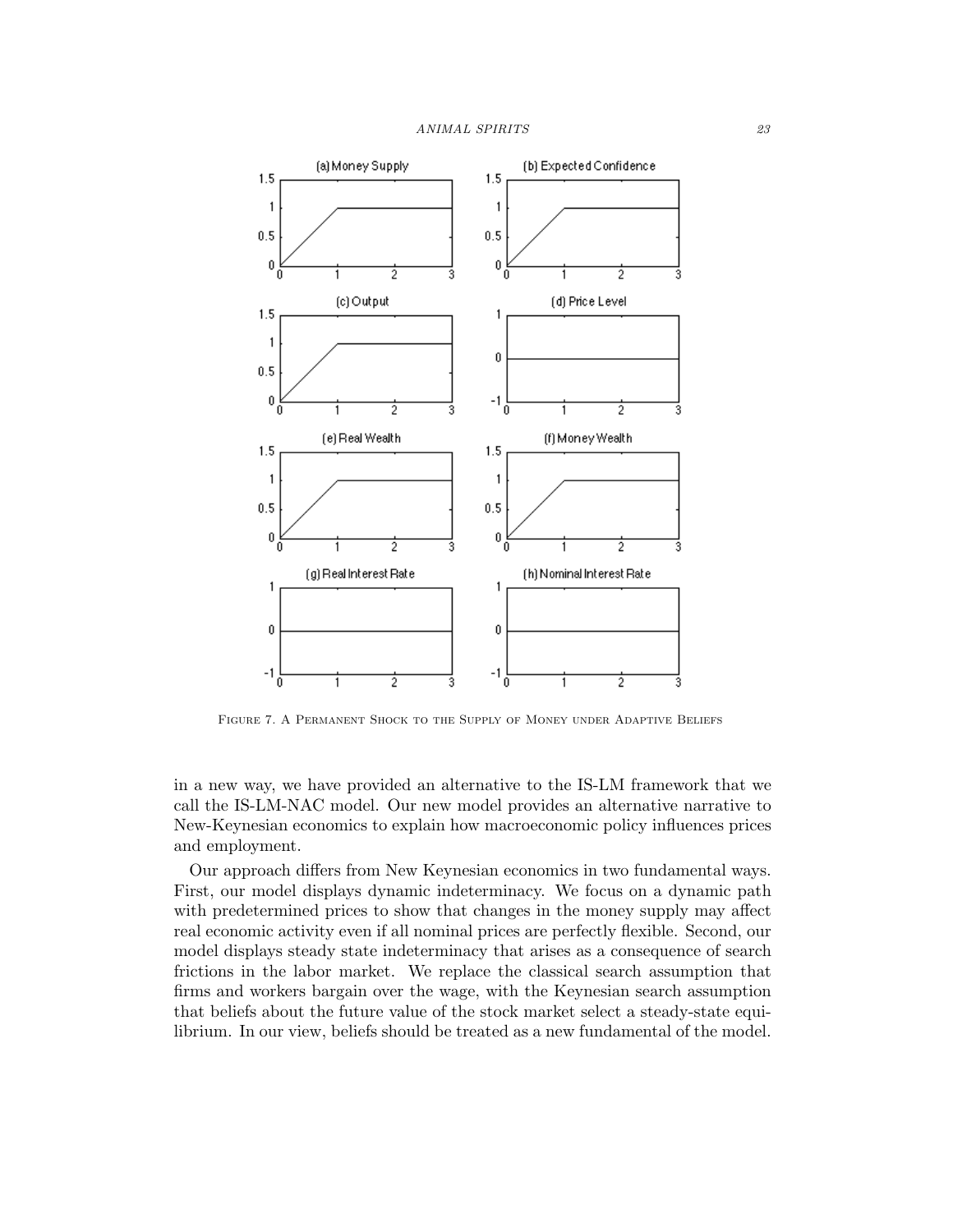The belief function advances our understanding of why the unemployment rate is so persistent in real world data.

Finally, we have presented a simple graphical apparatus that can be used by policy makers to understand how policy affects the economy. A new element, the NAC curve, connects the interest rate to current and expected future values of the stock market and it explains how 'animal spirits' influence economic activity. The IS-LM-NAC framework provides a rich new approach to policy analysis that explains the short-run and long-run effects of policy, without the assumption that prices are prevented from moving by artificial barriers to price adjustment.

#### **REFERENCES**

- George A. Akerlof and Robert J. Shiller. Animal Spirits. Princeton University Press, Princeton and Oxford, 2009.
- Jess Benhabib and Roger E. A. Farmer. The monetary transmission mechanism. Review of Economic Dynamics, 3(3):523–550, 2000.
- Andreas Beyer and Roger E. A. Farmer. Natural rate doubts. Journal of Economic Dynamics and Control, 31(121):797–825, 2007.
- Florin O. Bilbiie. Limited asset markets participation, monetary policy and (inverted) aggregate demand logic. Journal of Economic Theory,  $140(1):162-196$ , 2008.
- Florin O. Bilbiie. The new keynesian cross. Journal of Monetary Economics, forthcoming, 2019.
- Olivier J. Blanchard. Debt, deficits, and finite horizons. Journal of Political Economy, 93(April):223–247, 1985.
- Olivier J. Blanchard and Lawrence H. Summers. Hysteresis and the european unemployment problem. In Stanley Fischer, editor, NBER Macroeconomics Annual, volume 1, pages 15–90. National Bureau of Economic Research, Boston, MA, 1986.
- Olivier J. Blanchard and Lawrence H. Summers. Hysteresis in unemployment. European Economic Review, 31:288–295, 1987.
- Wendy Carlin and David Soskice. Macroeconomics: Institutions, Instability, And The Financial System. Oxford University Press, Oxford, UK, 2014.
- Lawrence Christiano, Martin Eichenbaum, and Charles Evans. Nominal rigidities and the dynamics effects of a shock to monetary policy. Journal of Political Economy,  $113(1):1-45$ ,  $2005$ .
- Peter A. Diamond. Aggregate demand management in search equilibrium. Journal of Political Economy, 90:881–94, 1982.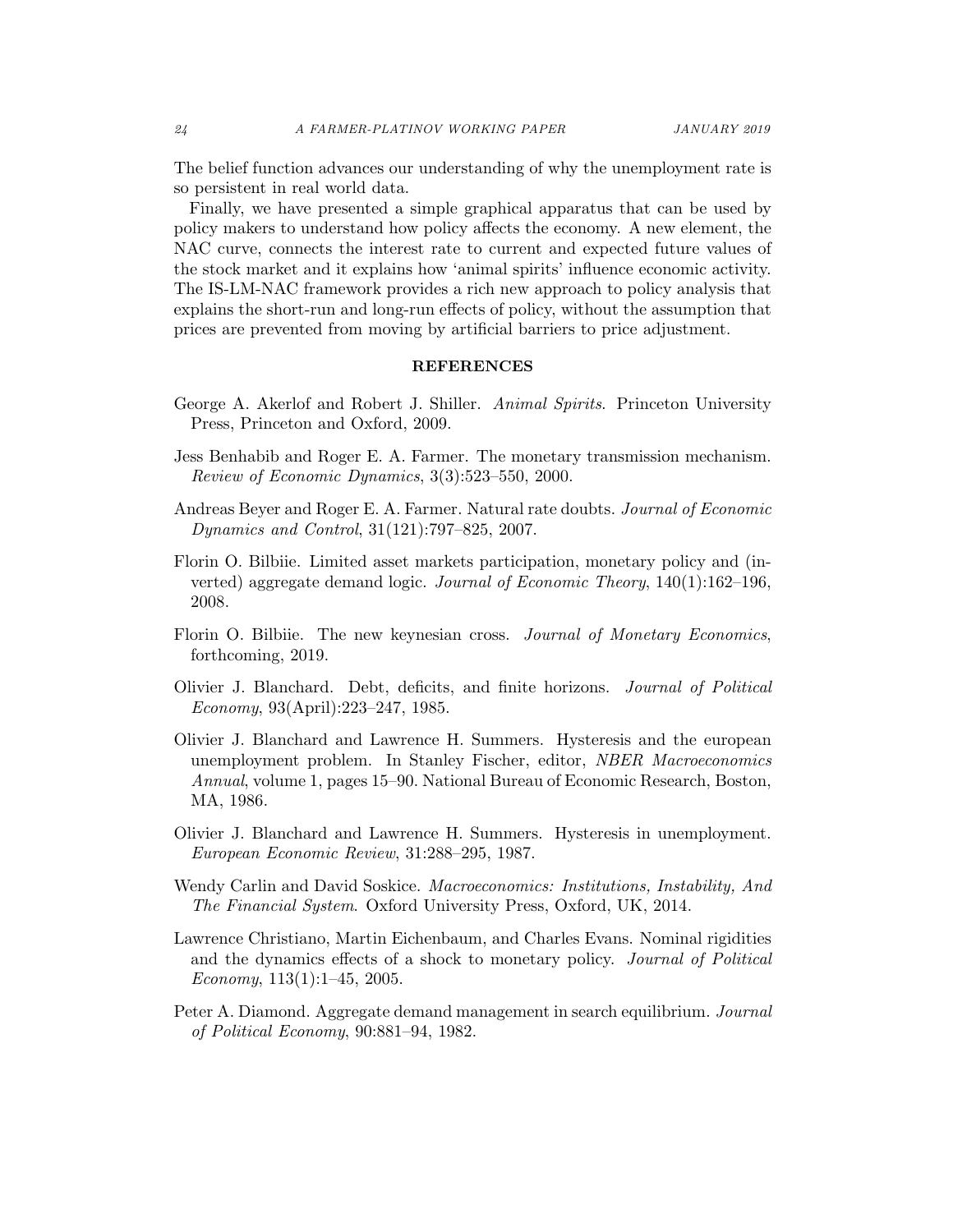- Feng Dong, Pengfei Wang, and Yi Wen. Credit search and credit cycles. Journal of Economic Theory, 61(2):215–239, 2016.
- George W. Evans and Seppo Honkapohja. Learning and Expectations in Macroeconomics. Princeton University Press, Princeton, 2001.
- Roger E. A. Farmer. Sticky prices. Economic Journal,, 101(409):1369–1379, 1991.
- Roger E. A. Farmer. The Macroeconomics of Self-Fulfilling Prophecies. MIT Press, Cambridge, MA, second edition, 1999.
- Roger E. A. Farmer. Two new keynesian theories of sticky prices. Macroeconomic Dynamics, 4(1):74–107, 2000.
- Roger E. A. Farmer. Why does the data reject the lucas critique? Annales d'Economie et de Statistiques, 67/68:111–129, 2002.
- Roger E. A. Farmer. How the Economy Works: Confidence, Crashes and Selffulfilling Prophecies. Oxford University Press, New York, April 2010a.
- Roger E. A. Farmer. Expectations, Employment and Prices. Oxford University Press, New York, March 2010b.
- Roger E. A. Farmer. Confidence, crashes and animal spirits. Economic Journal, 122(559), March 2012a.
- Roger E. A. Farmer. The stock market crash of 2008 caused the great recession: Theory and evidence. Journal of Economic Dynamics and Control, 36:697–707, 2012b.
- Roger E. A. Farmer. Animal spirits, persistent unemployment and the belief function. In Roman Frydman and Edmund S. Phelps, editors, Rethinking Expectations: The Way Forward for Macroeconomics, chapter 5, pages 251–276. Princeton University Press, Princeton, NJ, 2012c.
- Roger E. A. Farmer. Animal spirits, financial crises and persistent unemployment. Economic Journal, 123(568):317–340, May 2013.
- Roger E. A. Farmer. The stock market crash really did cause the great recession. Oxford Bulletin of Economics and Statistics, 77(5):617–633, 2015.
- Roger E. A. Farmer. Prosperity for All: How to Prevent Financial Crises. Oxford University Press, New York, September 2016a.
- Roger E. A. Farmer. The evolution of endogenous business cycles. Macroeconomic Dynamics, 20:554–557, 2016b.
- Roger E. A. Farmer. Pricing assets in a perpetual youth model. Review of Economic Dynamics, 30:446–460, 2018.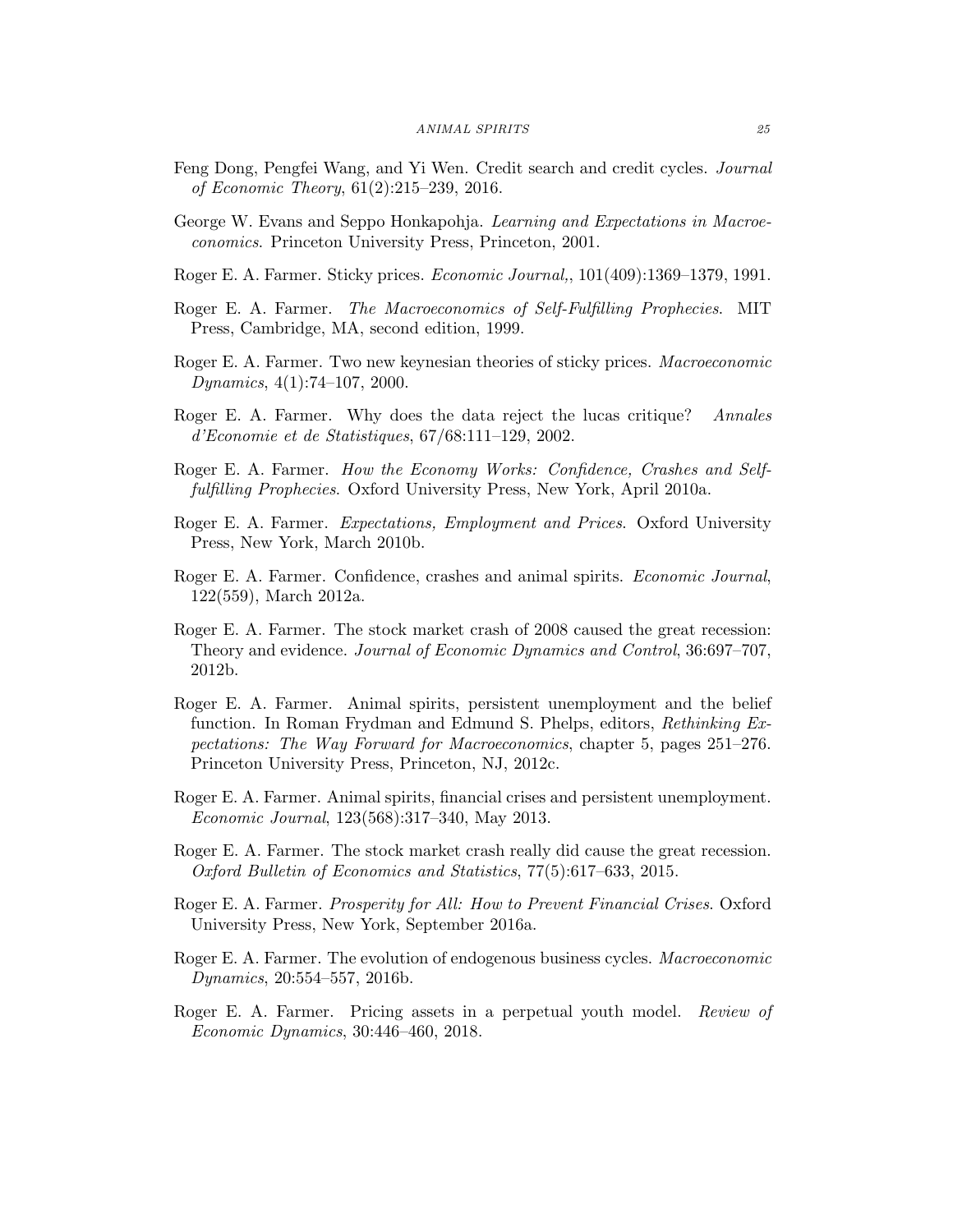- Roger E. A. Farmer and Giovanni Nicolò. Keynesian economics without the phillips curve. Journal of Economic Dynamics and Control, 89:137–150, 2018.
- Roger E A Farmer and Michael Woodford. Self-fulfilling prophecies and the business cycle. Macroeconomic Dynamics, 1(4):740–769, 1997.
- Roger E. A. Farmer, Carinne Nourry, and Alain Venditti. Debt deficits and finite horizons, the stochastic case. Unpublished - work in progress, 2008.
- Milton Friedman. The role of monetary policy. American Economic Review, 58 (March):1–17, 1968.
- Jordi Galí. Monetary Policy, Inflation, and the Business Cycle: An Introduction to the New Keynesian Framework. Princeton University Press, 2008.
- John Maynard Keynes. The General Theory of Employment, Interest and Money. MacMillan and Co., London and Basingstoke, 1936. 1973 edition published for the Royal Economic Society, Cambridge.
- Robert G. King, Charles I. Plosser, James Stock, and Mark. Watson. Stochastic trends and economic fluctuations. American Economic Review, 81(4):819–840, 1991.
- Gregory N. Mankiw. Small menu costs and large buiness cycles: A macroeconomic model of monopoly. QJE, 100:529–537, 1985.
- N. Gregory Mankiw. Principles of Economics. Cengage, New York, 2015. Seventh Edition.
- N. Gregory Mankiw and Ricardo Reis. Sticky information in general equilibrium. Journal of the European Economic Association, 5(2-3):603–613, 2007.
- Kenneth Matheny. Non-neutral responses to money supply shocks when consumption and leisure are pareto substitutes. *Economic Theory*, 11:379–402, 1998.
- Dale T. Mortensen. A theory of wage and employment dynamics. In Edmund S. Phelps, G. C. Archibald, and Armen A. Alchian, editors, Microeconomic Foundations of Employment and Inflation Theory. W. W. Norton, New York, 1970.
- Don. Patinkin. Money Interest and Prices. The MIT Press, Cambridge, Massachusetts, second abridged edition, 1956.
- C. A. Pissarides. Job search and participation. Economica, 43:333–349, 1976.
- Christopher Pissarides. Search intensity, job advertising and efficiency. Journal of Labor Economics, 2:128–143, 1984.
- Dmitry Plotnikov. Three Essays on Macroeonomics with Incomplete Factor Markets. PhD thesis, UCLA, 2013.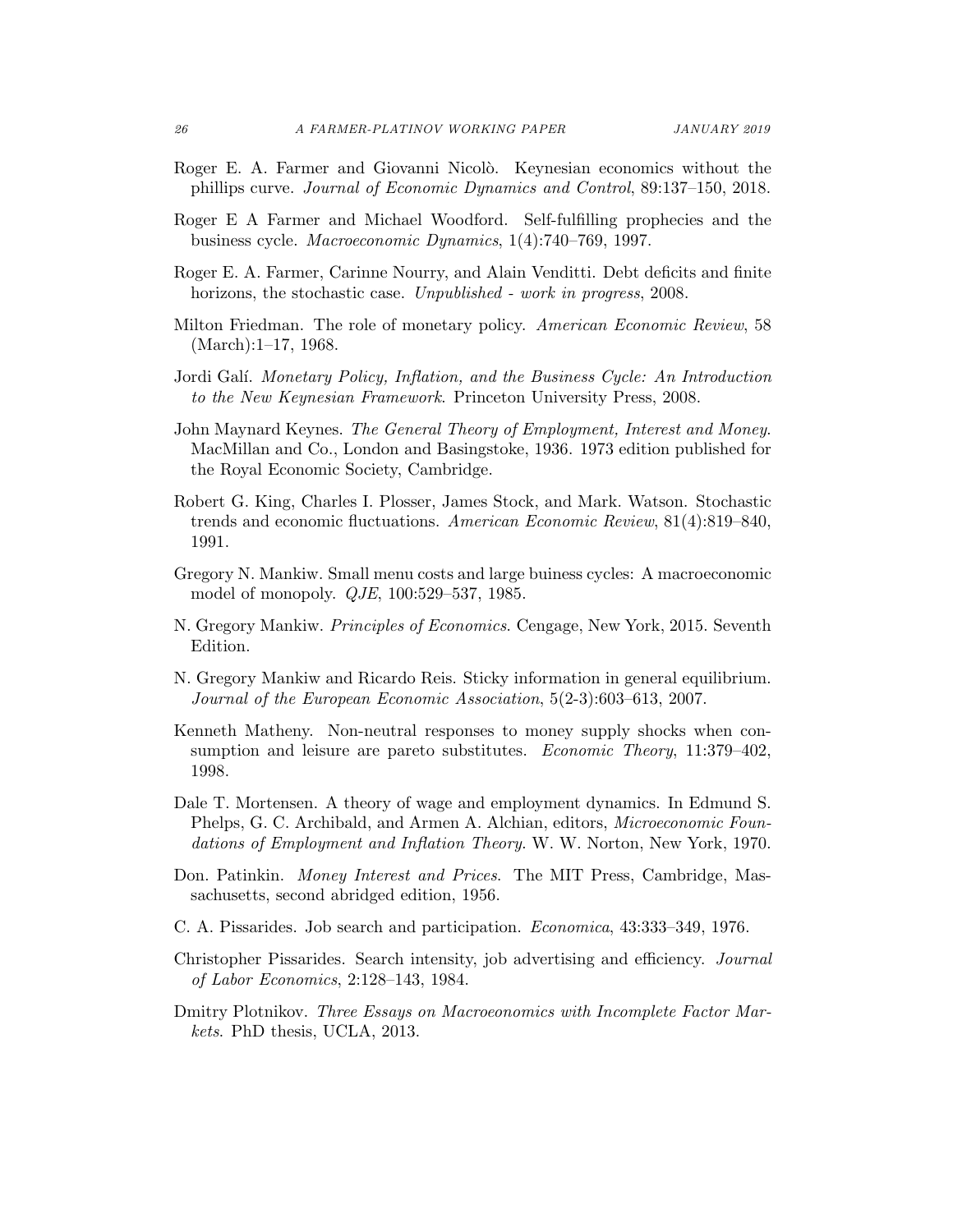- Dmitry Plotnikov. Hysterisis in unemployment and jobless recoveries. International Journal of Economic Theory, (forthcoming), 2019.
- Paul A. Samuelson. Economics: An Introductory Analysis (3rd Ed.). McGraw Hill, 1955.
- Christopher A. Sims. Solving linear rational expectations models. Journal of Computational Economics, 20(1-2):1–20, 2001.
- Christopher A. Sims. Implications of rational inattention. Journal of Monetary Economics, 50:665–690, 2003.
- Frank Smets and Raf Wouters. Shocks and frictions in U.S. business cycles: A Bayesian DSGE approach. American Economic Review, 97(3):586–606, June 2007.
- Léon Walras. Elements of Pure Economics, 4th ed. 1926, rev ed. 1926, Engl transl. 2003. Routledge, New York, 1899.
- Michael Woodford. Interest and Prices: Foundations of a Theory of Monetary Policy. Princeton University Press, Princeton, N.J., 2003.

#### Generalizing our Approach

A referee has pointed out that our graphical method relies on the assumption that only current income enters decision rules and asks if our model generalizes to models of permanent income or models with long-lived agents. The answer is  $ves.<sup>19</sup>$ 

#### A1. The Demand Side of the Economy

Here, we adapt the Blanchard perpetual youth model (Blanchard, 1985) to deliver a version of the IS-LM-NAC model in steady state. To keep the presentation simple, we assume that there is no aggregate uncertainty. The case of aggregate uncertainty can be handled by modeling the pricing kernel using the work of Farmer et al. (2008) and adapting the methods described in Farmer (2018).

Time is discrete and indexed by  $t = 0, 1, 2, \ldots$ . There is a total mass of population equal to 1. Every agent faces a constant probability  $\lambda$  of surviving into the next period. At the beginning of each period, a fraction  $1 - \lambda$  of agents

 $19A$  second issue that was raised by a referee is whether our model would survive the introduction of produced capital. We suspect that the answer is yes. But the model would need to be more elaborate in other dimensions. In a one-sector model with reproducible capital, the relative price of capital is pinned down by technology and economic fluctuations cannot be driven simply by the relative price of capital as they are in the model we present in this paper. To give full justice to a model with reproducible capital it would seem to us, that either one should build a two-sector model, or one would need to drop the assumption of a static labor market by allowing for labor as a state variable. Either of those variations would permit the value of the stock-market to diverge from the value of capital and allow the introduction of self-fulfilling beliefs about the relative price of an asset to drive business cycle fluctuations.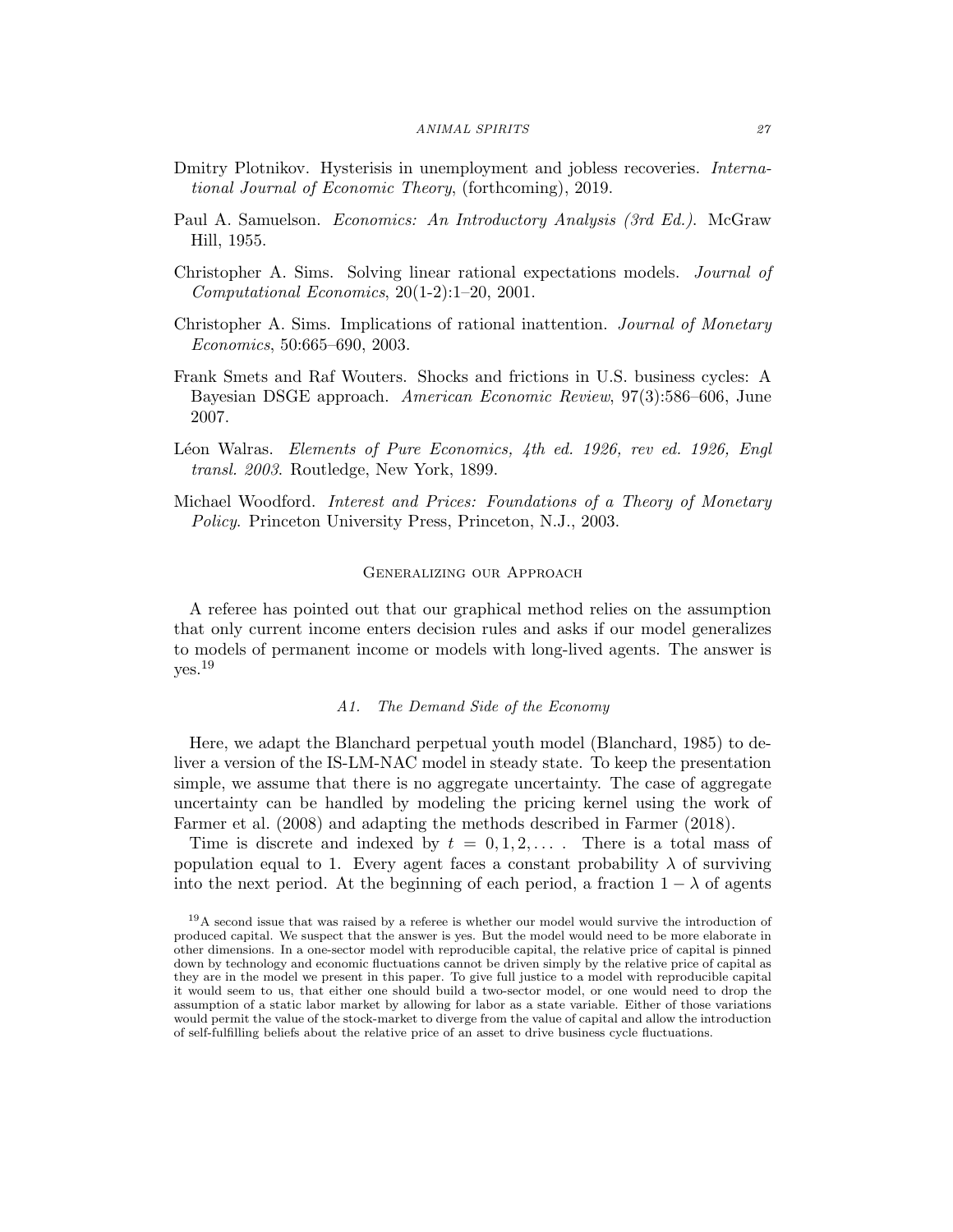die, and an equal mass of individuals is born. Generations are indexed by the date of birth s. As in Blanchard (1985), we assume the existence of annuities and a competitive set of life insurance companies that pay every agent an additional return to financial wealth in return for a claim on the agent's wealth upon death. Free entry guarantees zero profit of the insurance companies.

Conditional on surviving, agents discount the future at rate  $0 < \beta < 1$ . Each generation's preferences are defined over sequences of consumption  ${C_{t}^{s}}_{t=s}^{\infty}$  and real money balances  $\{M_{t+1}^s/P_t\}_{t=s}^{\infty}$ ,

$$
\sum_{\tau=0}^{\infty} (\beta \lambda)^{\tau} \left( (1-\delta) \log C_{t+\tau}^s + \delta \log \left( \frac{M_{t+1+\tau}^s}{P_{t+\tau}} \right) \right),
$$

where consumption and money holdings are indexed by the generation s for  $s \leq t$ .

Households hold three assets: money balances,  $M_{t+1}^s$ , that provide liquidity services and enter the utility function, government bonds  $B_{t+1}^s$  that pay the rate of return  $i_t$ , and shares  $S_{t+1}^s$  of a representative firm that has a value of  $F_t$  and that pays dividends  $D_t$ . The flow budget constraint takes the form:

$$
P_t C_t^s + M_{t+1}^s + B_{t+1}^s + S_{t+1}^s F_t = W_t L_t^s + \frac{1}{\lambda} \left[ S_t^s (D_t + F_t) + M_t^s + (1 + i_{t-1}) B_t^s \right].
$$

The term  $1/\lambda$  in this expression represents the annuity premium paid by the life insurance company in return for a claim on the agent's wealth in the event of death. We also assume that people are born with zero wealth; that is,  $S_t^t = 0$  ,  $M_t^t = 0$ , and  $B_t^t = 0$ .

Under the no arbitrage condition and assuming no uncertainty, the dollar return to holding a government bond equals the dollar return to holding stock:

$$
1 + i_t = \frac{D_{t+1} + F_{t+1}}{F_t}.
$$

Because preferences are given by a Cobb-Douglas utility function, spending on consumption and money holding are each equal to a constant fraction of each agent's wealth:

$$
P_t C_t^s = (1 - \delta)(1 - \beta \lambda) \left[ \frac{1}{\lambda} (S_t^s (D_t + F_t) + M_t^s + (1 + i_{t-1}) B_t^s) + H_t^s \right],
$$
  

$$
\frac{i_t}{1 + i_t} M_{t+1}^s = \delta (1 - \beta \lambda) \left[ \frac{1}{\lambda} (S_t^s (D_t + F_t) + M_t^s + (1 + i_{t-1}) B_t^s) + H_t^s) \right],
$$

where  $H_t^s$  is the nominal value of human wealth defined recursively as

$$
H_t^s = W_t L_t^s + \frac{\lambda}{1+i_t} H_{t+1}^s.
$$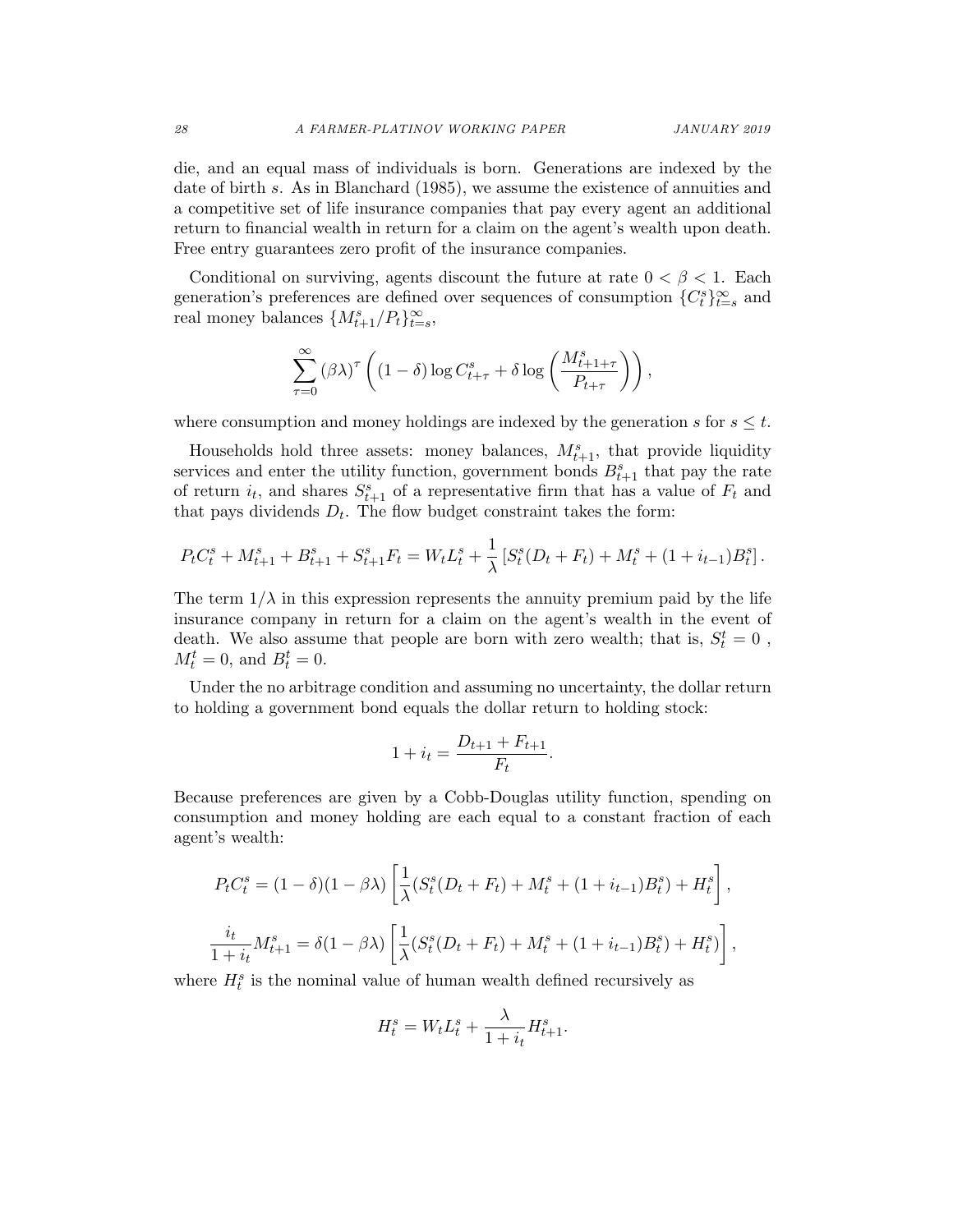Define the following aggregate variables:

$$
C_t = \sum_{s=-\infty}^t (1 - \lambda)\lambda^{t-s} C_t^s, \quad H_t = \sum_{s=-\infty}^t (1 - \lambda)\lambda^{t-s} H_t^s,
$$

$$
B_t = \sum_{s=-\infty}^t (1 - \lambda)\lambda^{t-s} B_t^s, \quad S_t = \sum_{s=-\infty}^t (1 - \lambda)\lambda^{t-s} S_t^s,
$$

$$
M_t = \sum_{s=-\infty}^t (1 - \lambda)\lambda^{t-s} M_t^s.
$$

where recall that, in period  $t$ , the newborns have zero assets.

The demand side of the economy is completely described by the following three equations:

$$
P_t C_t = (1 - \delta)(1 - \beta \lambda) \left[ S_t (D_t + F_t) + M_t + (1 + i_{t-1}) B_t + H_t \right],
$$
  

$$
\frac{i_t}{1 + i_t} M_{t+1} = \delta (1 - \beta \lambda) \left[ S_t (D_t + F_t) + M_t + (1 + i_{t-1}) B_t + H_t \right],
$$
  

$$
H_t = W_t L_t + \frac{\lambda}{1 + i_t} H_{t+1},
$$

plus the no-arbitrage condition

$$
1 + i_t = \frac{D_{t+1} + F_{t+1}}{F_t}.
$$

### A2. The Supply Side of the Economy

The production sector is comprised of a continuum of identical perfectly competitive firms. Because all firms will make the same decisions, we consider the problem of a representative producer.

The firm owns a unit of non-reproducible capital and hires labor to produce goods. The production function is given by

$$
Y_t = X_t^{1-\alpha},
$$

where  $X_t$  is labor used in production.

In period t, the firm hires  $L_t$  workers that must be assigned to production,  $X_t$ , and recruiting,  $V_t$ ,

$$
L_t = X_t + V_t.
$$

Each worker assigned to recruiting hires  $q_t$  workers,

$$
L_t = q_t V_t.
$$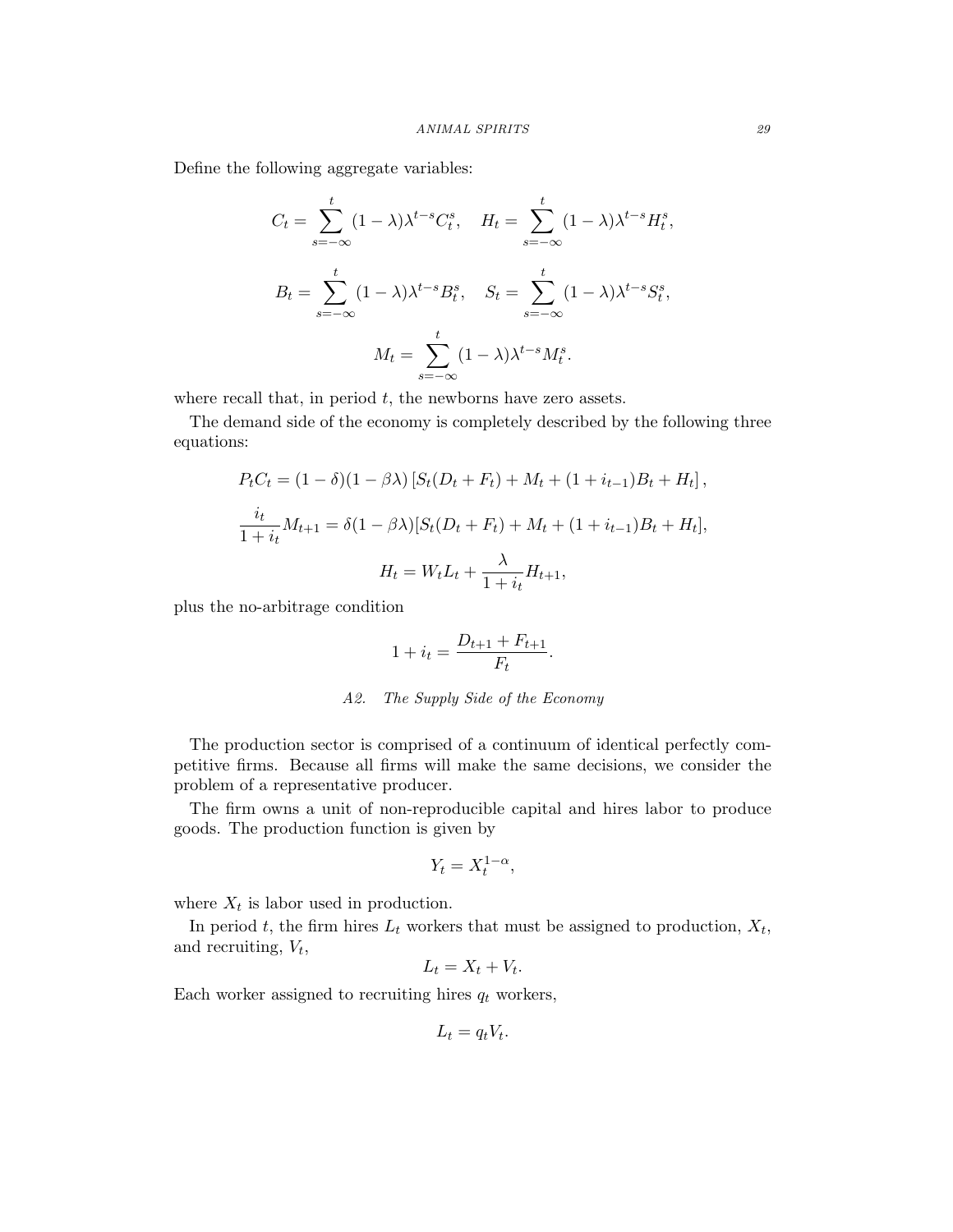The firm maximizes its value which equals the discounted present value of its cash flow, all of which is paid out as dividends,

$$
D_t = P_t Y_t - W_t L_t.
$$

The value maximization problem is constrained by the following two equations,

$$
L_t = X_t + V_t,
$$

and

$$
L_t=q_tV_t.
$$

Because we assume that workers are fired and rehired every period, the firm's problem reduces to a sequence of static maximization problems with the following first order condition which holds in every period,

$$
(1 - \alpha)P_t Y_t = W_t L_t.
$$

Dividends, in the optimal solution, are given by

$$
D_t = \alpha P_t Y_t.
$$

At the aggregate level, there exists a matching technology,

$$
q_t \bar{V}_t = (\Gamma \bar{V}_t)^{\frac{1}{2}},
$$

and, in equilibrium,  $\bar{L}_t = L_t$ ,  $\bar{V}_t = V_t$ , and  $L_t = (\Gamma V_t)^{1/2}$ .

A3. Equilibrium

An equilibrium is a sequence of consumption, production, employment, asset holdings and prices such that the above equations hold, the goods market clears,  $C_t = Y_t$ , the demand for money equals the fixed supply,  $M_{t+1} = M_{t+1}^*$ , debt is in zero net supply,  $B_{t+1} = 0$ , and the stock of capital is fixed,  $S_{t+1} = 1$ . We allow unemployment to be different from the social optimum and we close the model by assuming that agents form beliefs about the real value of the stock market,

$$
\frac{F_{t+1}}{P_{t+1}} = \Theta_t.
$$

### A4. Steady state

To derive the model equations in the steady state we first find expressions for  $Q, V, X$  and Y as functions of steady-state employment, L. These functions are derived as follows. Using the labor recruiting equation,

$$
L=qV,
$$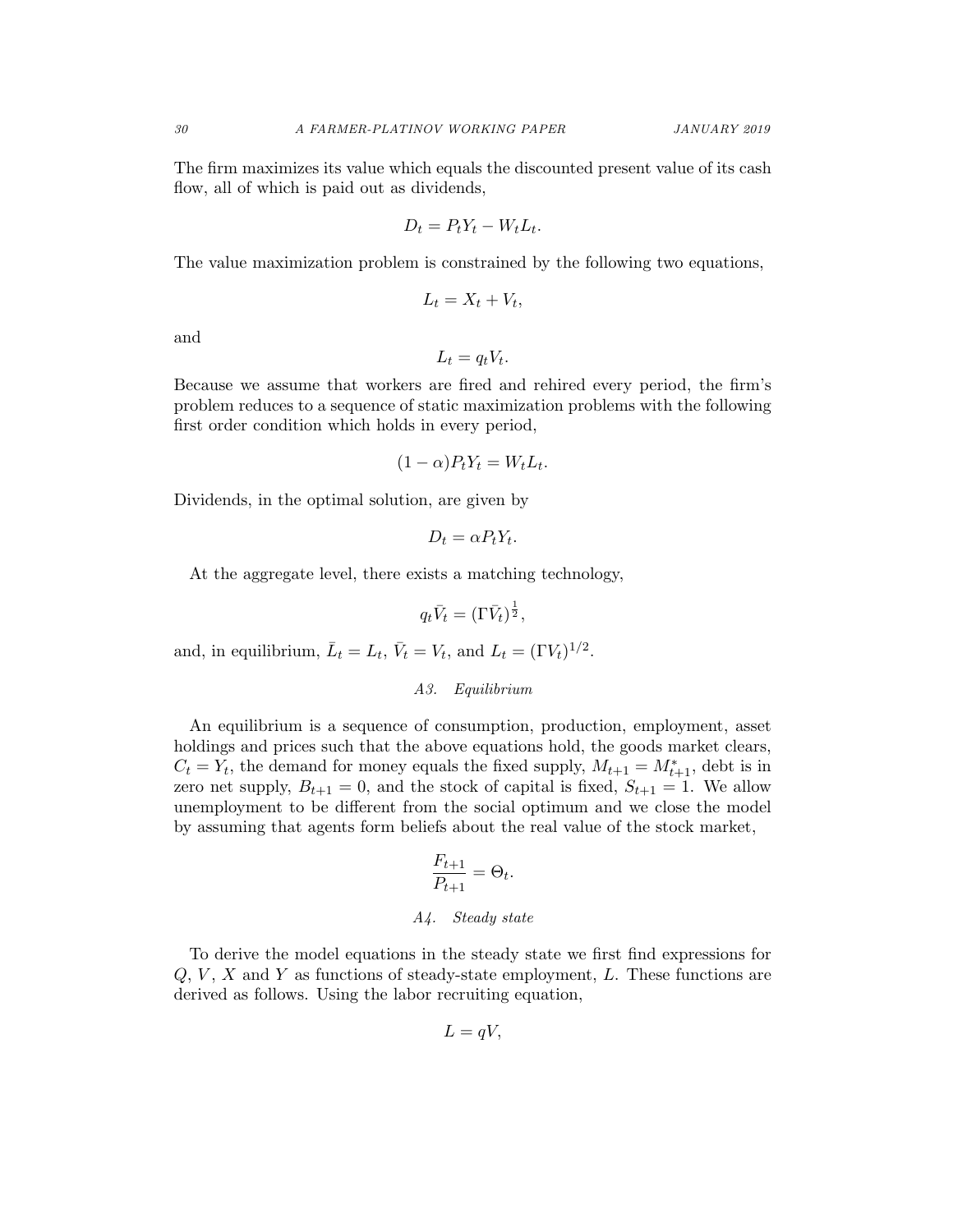the labor allocation identity,

$$
X + V = L,
$$

plus the aggregate matching function and the production function we attain the following steady-state relationships

(A1) 
$$
q = \frac{\Gamma}{L}, \quad V = \frac{L^2}{\Gamma}, \quad X = L - \frac{L^2}{\Gamma}, \quad Y = \left(L - \frac{L^2}{\Gamma}\right)^{1-\alpha}.
$$

Because the production function is non-monotonic in  $L$  we assume that in any search equilibrium, the economy is on the rising part of the production function; that is,  $L < \frac{\Gamma}{2}$ . Given this assumption, for any

$$
Y < \left(\frac{\Gamma}{2}\left(1 - \frac{\Gamma}{2}\right)\right)^{1 - \alpha},
$$

we can find a unique value of  $L$  and, from equations  $(A1)$  we can find expressions for steady-state  $q$ , V and X. Further, from the first-order conditions of individual firms we have,  $WL$ 

and

$$
\frac{P}{P} = (1 - \alpha)Y,
$$
  

$$
\frac{D}{P} = \alpha Y.
$$

By substituting these expressions into the demand equations for consumption and real balances and using goods market clearing,  $C = Y$ , the assumption that debt is in zero net supply,  $B = 0$ , and the fact that there is a single non-reproducible unit of capital,  $S = 1$ , we arrive at the following four equations in the five variables  $Y, \frac{F}{P}$  $\frac{F}{P}, \frac{M}{P}$  $\frac{M}{P}, \frac{H}{P}$  $\frac{H}{P}$ , and *i*,

(A2) 
$$
Y = (1 - \delta)(1 - \beta \lambda) \left[ \alpha Y + \frac{F}{P} + \frac{M}{P} + \frac{H}{P} \right],
$$

(A3) 
$$
\frac{i}{1+i} \frac{M}{P} = \delta(1-\beta\lambda) \left[ \alpha Y + \frac{F}{P} + \frac{M}{P} + \frac{H}{P} \right],
$$

(A4) 
$$
\frac{H}{P} = (1 - \alpha)Y + \frac{\lambda}{1 + i} \frac{H}{P},
$$

$$
(A5) \t\t\t 1 + i = \frac{\alpha Y + \frac{F}{P}}{\frac{F}{P}}.
$$